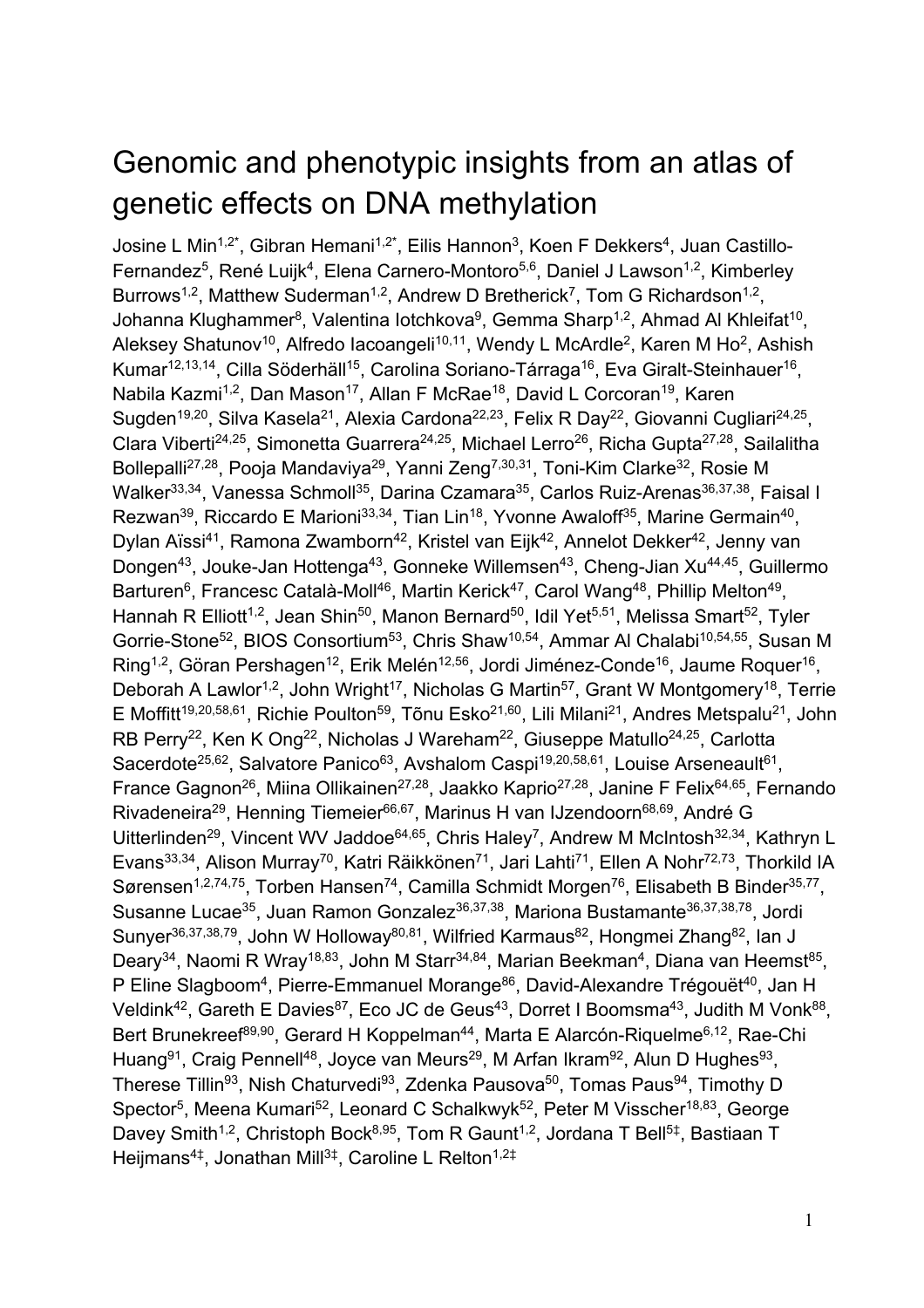\* These authors contributed equally to this research.

‡These authors jointly supervised this work.

**Corresponding author:** Josine L Min, josine.min@bristol.ac.uk

## **Affiliations**

<sup>1</sup> MRC Integrative Epidemiology Unit, University of Bristol, Bristol, UK

<sup>2</sup> Population Health Sciences, Bristol Medical School, University of Bristol, Bristol, UK

3 University of Exeter Medical School, College of Medicine and Health, University of Exeter, Exeter, UK

<sup>4</sup> Molecular Epidemiology, Department of Biomedical Data Sciences, Leiden University Medical Center, Leiden, The Netherlands

<sup>5</sup> Department of Twin Research and Genetic Epidemiology, King's College London, London, UK

6 Pfizer - University of Granada - Andalusian Government Center for Genomics and Oncological Research (GENYO), Spain

7 MRC Human Genetic Unit, Institute of Genetics and Molecular Medicine, University of Edinburgh, Edinburgh, UK

<sup>8</sup> CeMM Research Center for Molecular Medicine of the Austrian Academy of Sciences, Vienna, Austria

9 MRC Weatherall Institute of Molecular Medicine, Oxford, UK

<sup>10</sup> Department of Basic and Clinical Neuroscience, Maurice Wohl Clinical Neuroscience Institute, London, UK

<sup>11</sup> Department of Biostatistics and Health Informatics, King's College London, London, UK

<sup>12</sup> Institute of Environmental Medicine, Karolinska Institutet, Stockholm, Solna, Sweden <sup>13</sup> Chronic Disease Epidemiology unit, Swiss Tropical and Public Health Institute, Basel, **Switzerland** 

<sup>14</sup> University of Basel, Basel, Switzerland

<sup>15</sup> Department of Women's and Children's Health, Karolinska Institutet, Stockholm, Sweden

<sup>16</sup> Neurology Department, Hospital del Mar - IMIM (Institut Hospital del Mar d'Investigacions Mèdiques), Barcelona, Spain

<sup>17</sup> Bradford Institute for Health Research, Bradford, UK

<sup>18</sup> Institute for Molecular Bioscience, University of Queensland, Australia

<sup>19</sup> Center for Genomic and Computational Biology, Duke University, Durham, NC, USA

<sup>20</sup> Department of Psychology and Neuroscience, Duke University, Durham, NC, USA

21 Estonian Genome Center, Institute of Genomics, University of Tartu, Estonia

<sup>22</sup> MRC Epidemiology Unit, University of Cambridge, School of Clinical Medicine, Institute of Metabolic Science, Cambridge Biomedical Campus, Cambridge CB2 0QQ, United Kingdom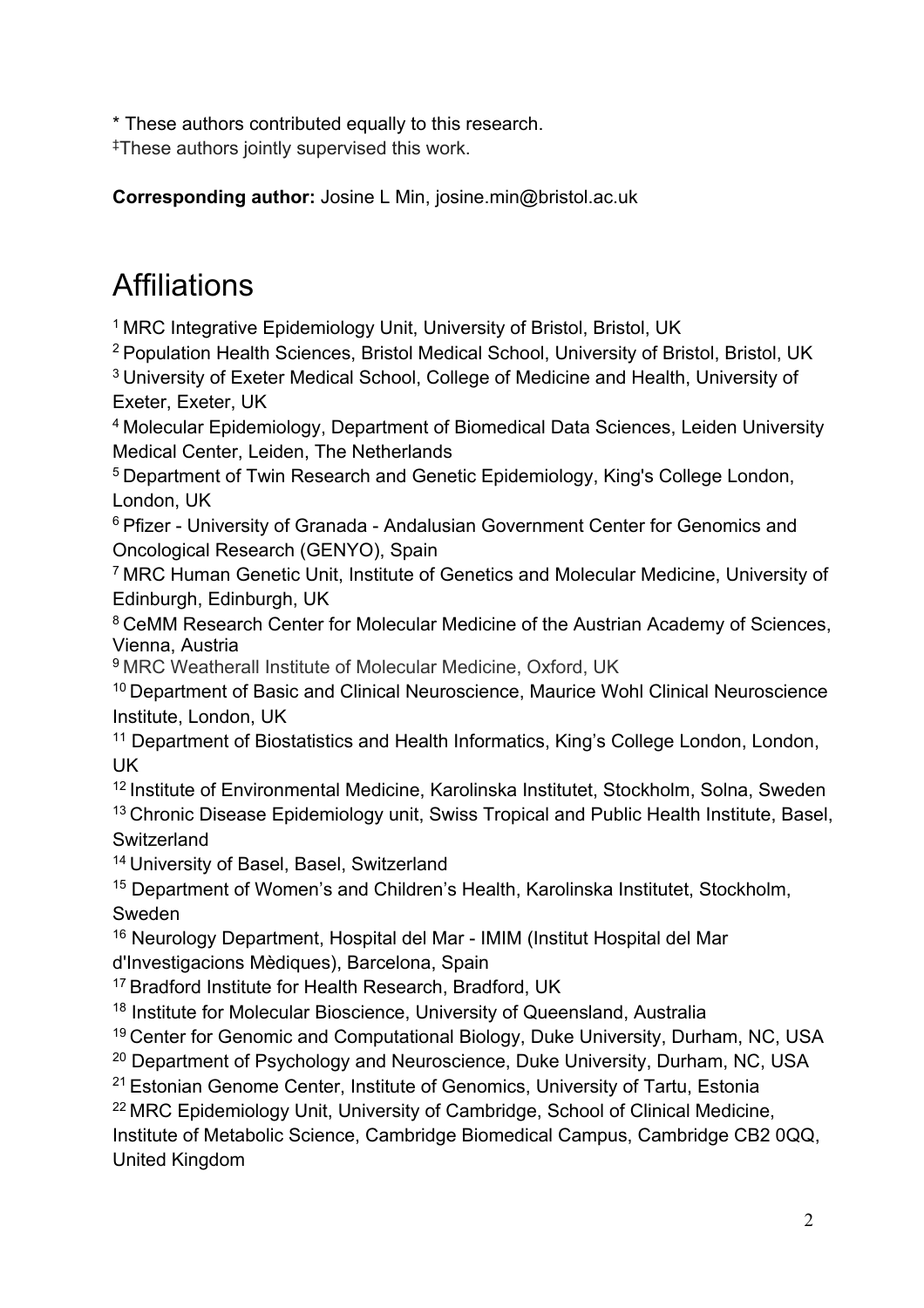<sup>23</sup> Department of Genetics, University of Cambridge, Downing Street, Cambridge CB2 3EH, United Kingdom

<sup>24</sup> Department of Medical Sciences, University of Turin, Turin, Italy

25 Italian Institute for Genomic Medicine (IIGM), Turin, Italy

26 Dalla Lana School of Public Health, University of Toronto, Toronto, Canada

<sup>27</sup> Institute for Molecular Medicine, University of Helsinki, Helsinki, Finland

<sup>28</sup> Department of Public Health, Faculty of Medicine, University of Helsinki, Helsinki, Finland

<sup>29</sup> Department of Internal Medicine, Erasmus University Medical Center, Rotterdam, The **Netherlands** 

<sup>30</sup> Faculty of Forensic Medicine, Zhongshan School of Medicine, Sun Yat-Sen University, Guangzhou, China

<sup>31</sup> Guangdong Province Key Laboratory of Brain Function and Disease, Zhongshan School of Medicine, Sun Yat-Sen University, Guangzhou, China

<sup>32</sup> Division of Psychiatry, Royal Edinburgh Hospital, University of Edinburgh, Edinburgh EH10 5HF, UK

<sup>33</sup> Centre for Genomic and Experimental Medicine, Institute of Genetics and Molecular Medicine, Western General Hospital, University of Edinburgh, Crewe Road, Edinburgh EH4 2XU, UK

<sup>34</sup> Centre for Cognitive Ageing and Cognitive Epidemiology, Department of Psychology, University of Edinburgh, 7 George Square, Edinburgh EH8 9JZ, UK

35 Department of Translational Research in Psychiatry, Max-Planck-Institute of Psychiatry, Munich, Germany

36 ISGlobal, Barcelona Global Health Institute, Barcelona, Spain

37 Universitat Pompeu Fabra (UPF), Barcelona, Spain

38 CIBER Epidemiología y Salud Pública (CIBERESP), Madrid, Spain

<sup>39</sup> School of Water, Energy and Environment, Cranfield University, Cranfield, Bedfordshire MK43 0AL, UK

<sup>40</sup> INSERM UMR S 1219, Bordeaux Population Health Center, University of Bordeaux, 33076 Bordeaux Cedex, France

<sup>41</sup> Department of General and Interventional Cardiology, University Heart Center Hamburg, Hamburg, Germany

<sup>42</sup> Department of Neurology, Brain Center Rudolf Magnus, University Medical Center Utrecht, Utrecht, 3584 CG, The Netherlands

<sup>43</sup> Department of Biological Psychology, Amsterdam Public Health Research Institute, Vrije Universiteit Amsterdam, Van Der Boechorststraat 7-9, 1081 BT, Amsterdam, The **Netherlands** 

<sup>44</sup> University of Groningen, University Medical Center Groningen, Department of Pediatric Pulmonology and Pediatric Allergology, Beatrix Children's Hospital, GRIAC Research Institute Groningen, The Netherlands

<sup>45</sup> CiiM and TWINCORE, joint ventures between the Hannover Medical School and the Helmholtz Centre for Infection Research, Hannover, Germany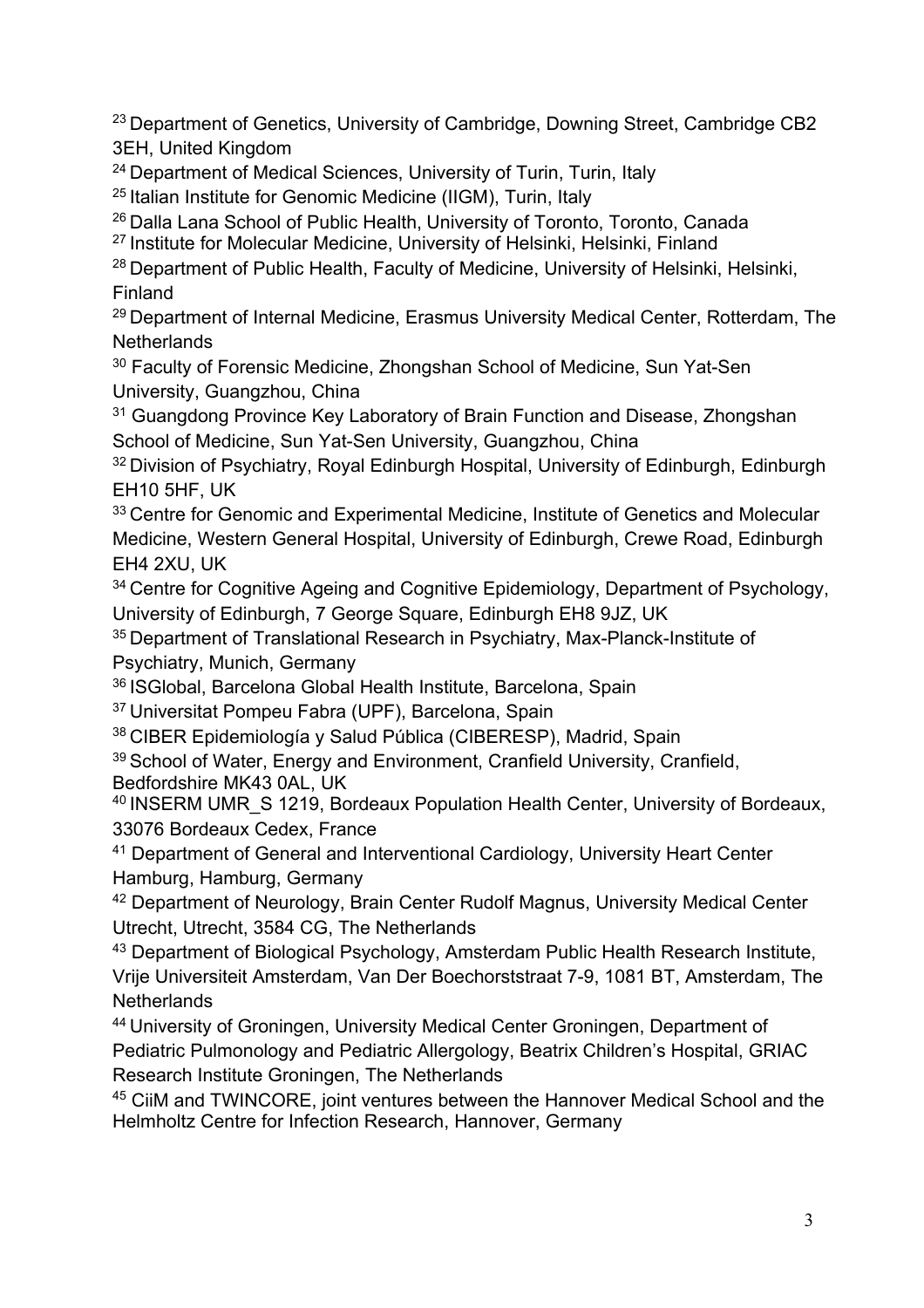46 Chromatin and Disease Group, Cancer Epigenetics and Biology Programme (PEBC), Bellvitge Biomedical Research Institute (IDIBELL), 08908 L'Hospitalet de Llobregat, Barcelona, Spain

47 Instituto de Parasitología y Biomedicina López Neyra, CSIC, Granada, Spain 48 School of Medicine and Public Health, Faculty of Medicine and Health, The University

of Newcastle, Newcastle, NSW, Australia

<sup>49</sup> Menzies Institute for Medical Research, College of Health and Medicine, University of Tasmania, Hobart, Australia, School of Global Population Health, Faculty of Health and Medical Sciences, The University of Western Australia, Perth, WA, Australia; School of Pharmacy and Biomedical Sciences, Faculty of Health Sciences, Curtin University, Perth, WA, Australia

50 The Hospital for Sick Children, University of Toronto, Toronto, Canada 51 Department of Bioinformatics, Institute of Health Sciences, Hacettepe University, 06100, Ankara, Turkey

<sup>52</sup> School of Life Sciences, University of Essex, Wivenhoe Park, Colchester, Essex, CO4 3SQ

<sup>53</sup> A list of members and affiliations appears at the end of the paper.

<sup>54</sup> Department of Neurology, King's College Hospital, London, UK

<sup>55</sup> United Kingdom Dementia Research Institute, King's College London, London, UK

<sup>56</sup> Department of Clinical Science and Education, Södersjukhuset, Karolinska Institutet, Stockholm, Sweden

<sup>57</sup> QIMR Berghofer Medical Research Institute, Brisbane, Australia

<sup>58</sup> Department of Psychiatry and Behavioral Sciences, Duke University Medical School, Durham, NC, USA

<sup>59</sup> Dunedin Multidisciplinary Health and Development Research Unit, Department of Psychology, University of Otago, Dunedin, New Zealand

<sup>60</sup> Program in Medical and Population Genetics, Broad Institute, Broad Institute, Cambridge, MA, USA

<sup>61</sup> Social, Genetic and Developmental Psychiatry Centre, Institute of Psychiatry,

Psychology and Neuroscience, King's College London, London, UK

<sup>62</sup> Piemonte Centre for Cancer Prevention, Turin, Italy

<sup>63</sup> Dipartimento Di Medicina Clinica E Chirurgia, Federico II University, Naples, Italy

<sup>64</sup> The Generation R Study Group, Erasmus MC, University Medical Center Rotterdam, Rotterdam, The Netherlands

65 Department of Pediatrics, Erasmus MC, University Medical Center Rotterdam, Rotterdam, The Netherlands

<sup>66</sup> Department of Child and Adolescent Psychiatry, Erasmus Medical Center, Rotterdam, **Netherlands** 

<sup>67</sup> Department of Social and Behavioral Science, Harvard TH Chan School of Public Health, Boston, USA

68 School of Clinical Medicine, University of Cambridge, UK

<sup>69</sup> Department of Clinical, Educational and Health Psychology, Division on Psychology and Language Sciences, Faculty of Brain Sciences, UCL, London, UK

<sup>70</sup> Institute of Medical Sciences, University of Aberdeen, Aberdeen, UK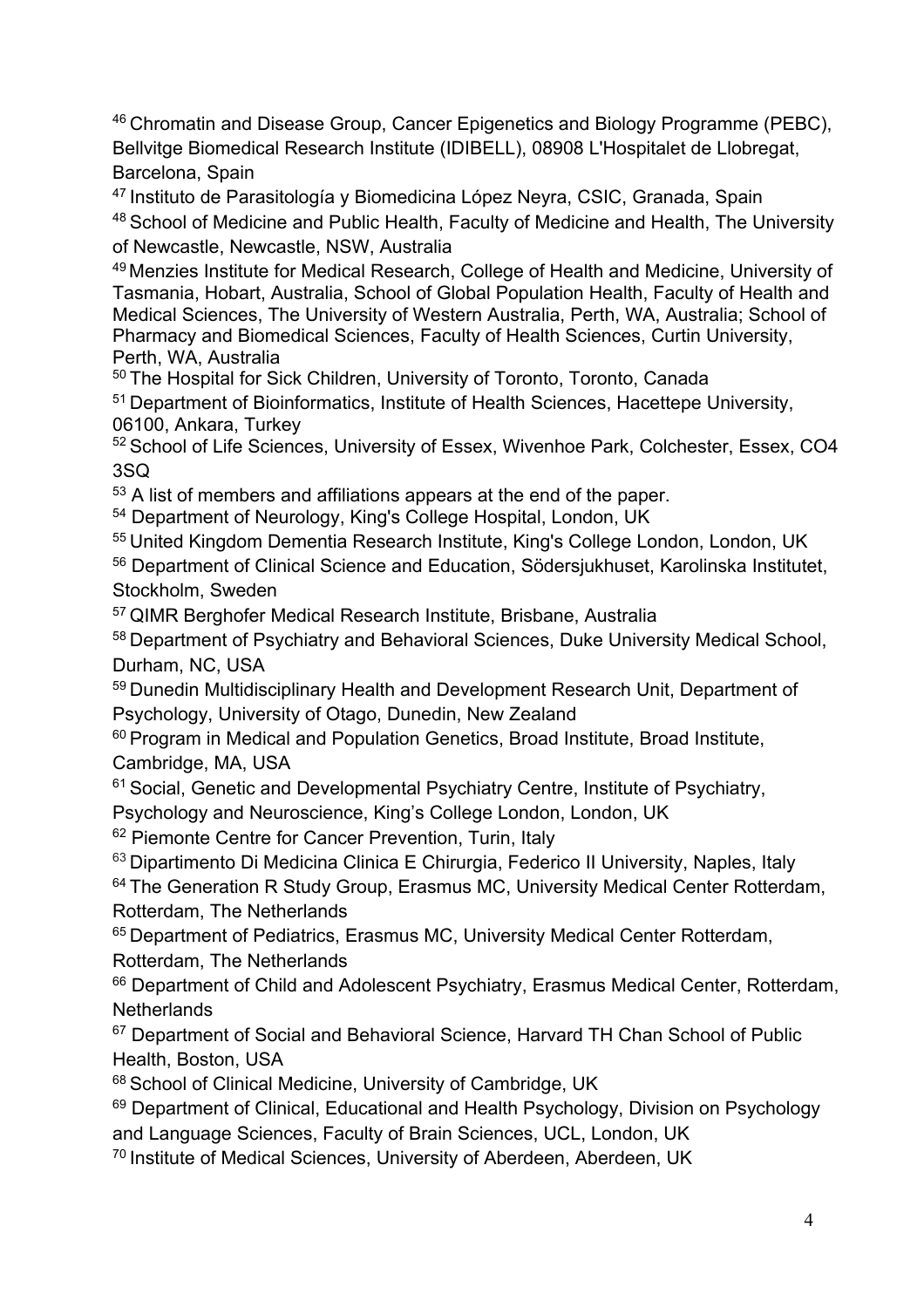<sup>71</sup> Department of Psychology and Logopedics, Faculty of Medicine, University of Helsinki, Finland

<sup>72</sup> Research Unit for Gynaecology and Obstetrics, Institute of Clinical research, University of Southern Denmark, Odense, Denmark

<sup>73</sup> Centre of Women's, Family and Child Health, University of South-Eastern Norway, Kongsberg, Norway

<sup>74</sup> The Novo Nordisk Foundation Center for Basic Metabolic Research, Faculty of Health and Medical Sciences, University of Copenhagen, Denmark

<sup>75</sup> Department of Public Health (Section of Epidemiology), Faculty of Health and Medical Sciences, University of Copenhagen, Copenhagen, Denmark.

<sup>76</sup> The National Institute of Public Health, University of Southern Denmark, Copenhagen <sup>77</sup> Department of Psychiatry and Behavioral Sciences, Emory University School of

Medicine, Atlanta, GA, USA

<sup>78</sup> Center for Genomic Regulation (CRG), Barcelona Institute of Science and Technology, Barcelona, Spain

<sup>79</sup> IMIM (Hospital del Mar Medical Research Institute), Barcelona, Spain

80 Human Development and Health, Faculty of Medicine, University of Southampton, Southampton, UK

<sup>81</sup> Clinical and Experimental Sciences, Faculty of Medicine, University of Southampton, Southampton, UK

82 Division of Epidemiology, Biostatistics, and Environmental Health Sciences, School of Public Health, University of Memphis, Memphis, USA

83 Queensland Brain Institute, University of Queensland, Australia

84 Alzheimer Scotland Dementia Research Centre, University of Edinburgh, University of Edinburgh, UK

85 Department of Gerontology and Geriatrics, Leiden University Medical Center, Leiden, The Netherlands

86 C2VN, Aix-Marseille University, INSERM, INRAE, Marseille, France

87 Avera Institute for Human Genetics, Sioux Falls, USA

88 University of Groningen, University Medical Center Groningen, Department of

Epidemiology, GRIAC Research Institute Groningen, Groningen, The Netherlands

89 Institute for Risk Assessment Sciences, Universiteit Utrecht, Utrecht, The Netherlands

90 Julius Center for Health Sciences and Primary Care, University Medical Center Utrecht, Utrecht, The Netherlands

91 Telethon Kids Institute, University of Western Australia, Perth, WA, Australia 92 Department of Epidemiology, Erasmus MC, University Medical Center Rotterdam. Rotterdam, The Netherlands

93 UCL Institute of Cardiovascular Science, London, UK

<sup>94</sup> Departments of Psychology and Psychiatry, University of Toronto, Toronto, Canada 95 Institute of Artificial Intelligence and Decision Support, Center for Medical Statistics, Informatics, and Intelligent Systems, Medical University of Vienna, Vienna, Austria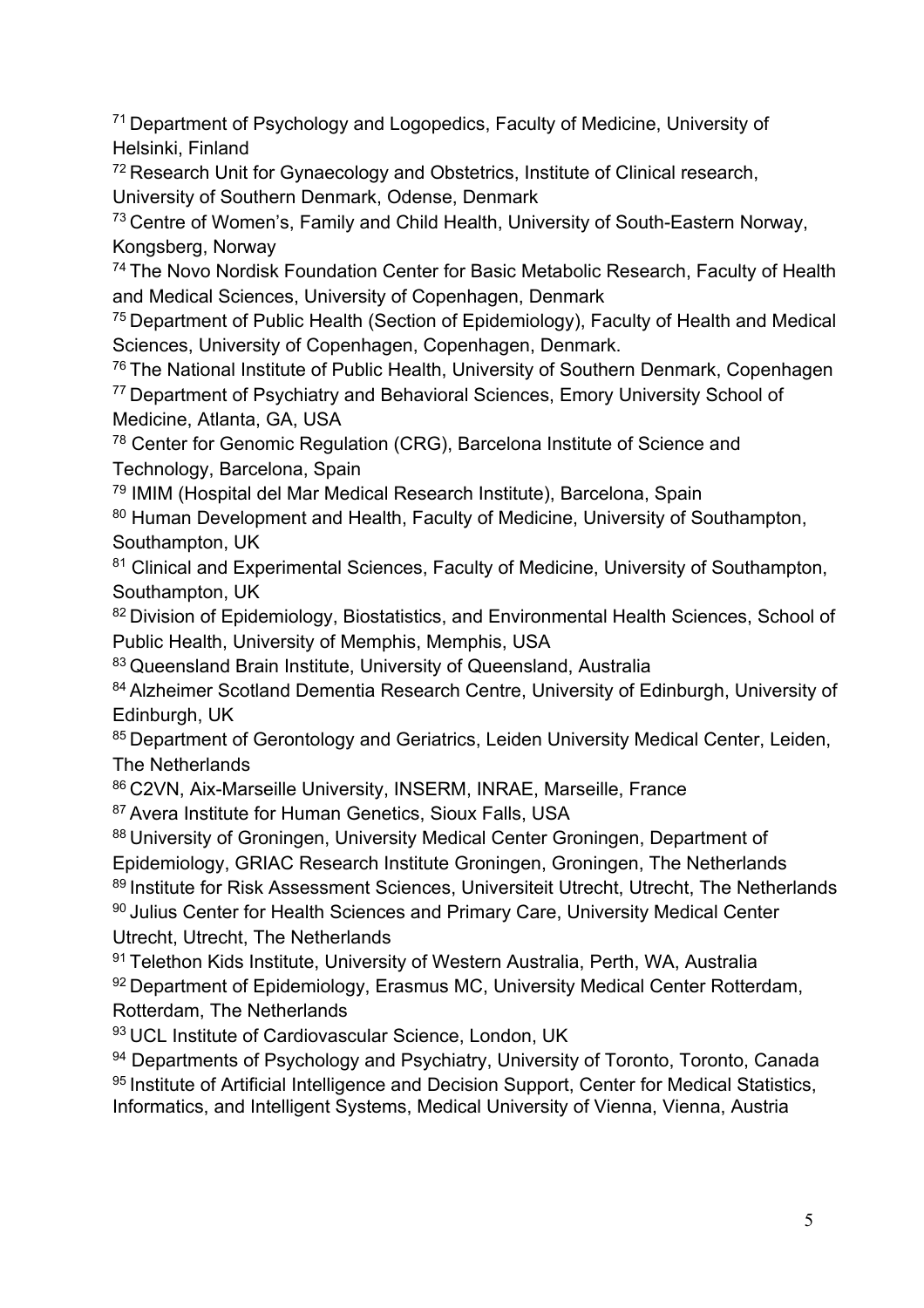## Abstract – 146 words-max 150

Characterising genetic influences on DNA methylation (DNAm) provides an opportunity to understand mechanisms underpinning gene regulation and disease. Here we describe results of DNA methylation-quantitative trait loci (mQTL) analyses on 32,851 participants, identifying genetic variants associated with DNAm at 420,509 DNAm sites in blood. We present a database of >270,000 independent mQTL of which 8.5% comprise long-range (*trans*) associations. Identified mQTL associations explain 15-17% of the additive genetic variance of DNAm. We reveal that the genetic architecture of DNAm levels is highly polygenic. Using shared genetic control between distal DNAm sites we construct networks, identifying 405 discrete genomic communities enriched for genomic annotations and complex traits. Shared genetic variants are associated with both DNAm levels and complex diseases but only in a minority of cases these associations reflect causal relationships from DNAm to trait or vice versa indicating a more complex genotype-phenotype map than previously anticipated.

## Main – 4996 words - max 5000

The role of common inter-individual variation in DNA methylation (DNAm) on disease mechanisms is not yet well characterised. It has, however, been hypothesised to serve as a viable biomarker for risk stratification, early disease detection and the prediction of disease prognosis and progression. <sup>1</sup> Because genetic influences on DNAm in blood are widespread<sup>2-4</sup>, a powerful avenue into researching the functional consequences of differences in DNAm levels is to map genetic differences associated with populationlevel variation, identifying DNA methylation quantitative trait loci, (mQTL) that include both local (*cis* mQTL) and distal (*trans* mQTL) effects. We can harness mQTL as natural experiments, allowing us to observe randomly perturbed DNAm levels in a manner that is not confounded with environmental factors<sup>5,6</sup>. In this regard, mapping even very small genetic effects on DNAm is valuable for gaining power to evaluate whether its variation has a substantial causal role in disease and other biological processes.

To date, only a small fraction of the total genetic variation estimated to influence DNAm across the genome has been identified7, and the proportion of *trans* heritability explained by *trans* mQTL (defined as variants >1Mb from the DNAm site) is much smaller than the proportion of *cis* heritability explained by *cis* mQTL. Therefore, the majority of genetic effects are likely to act in *trans*, have small effect sizes<sup>5,7-9</sup>, while being potentially biologically informative.<sup>8,10</sup> Much larger sample sizes are required to map associations involving small genetic effects in order to permit greater understanding of the genetic architecture and the biological processes underlying DNAm7. To this end, we established the Genetics of DNA Methylation Consortium (GoDMC), an international collaboration of human epidemiological studies that comprises >30,000 study participants with genetic and DNAm data.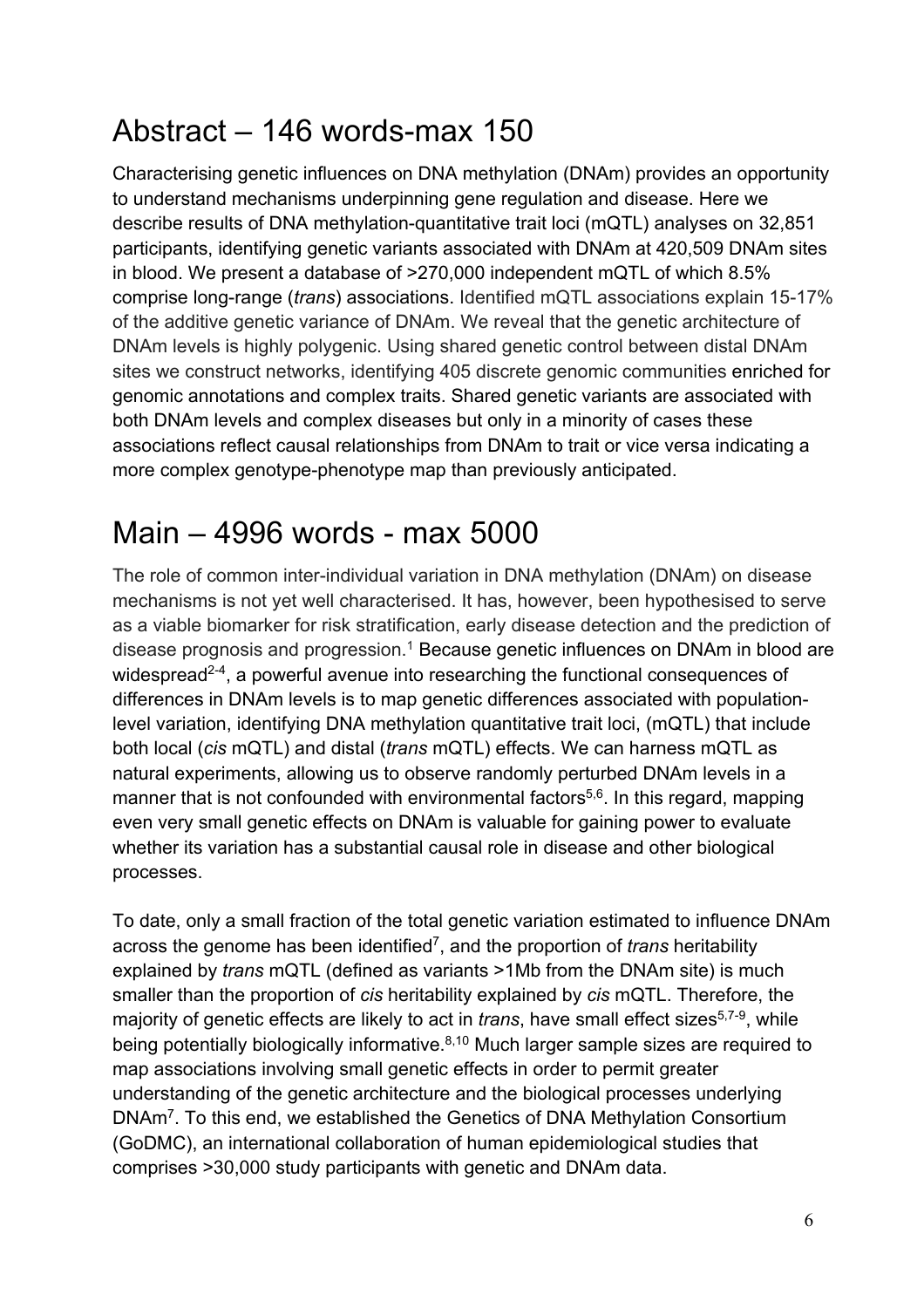We use this resource to develop a comprehensive catalogue of *cis* and *trans* mQTL, which enables us to examine the genetic architecture of DNAm. By constructing networks of multiple *cis* and *trans* mQTL, we learn about their collective impact on pathways and complex traits. Finally, we interrogate the potential role of DNAm in disease mechanisms by exhaustively mapping the causal relationships between variable DNAm and 116 complex traits and diseases in a bi-directional manner. A database of our results is available as a resource to the community at http://mqtldb.godmc.org.uk/.

## **Results**

## Genetic variants influence 45% of tested DNAm sites

In order to map genetic influences on DNAm, we established an analysis workflow that enabled standardized meta-analysis and data integration across 36 population-based and disease datasets. Using a two-phase discovery study design, we analysed ~10 million genotypes imputed to the 1000 Genomes reference panel<sup>11</sup> and quantified DNAm at 420,509 sites using Illumina HumanMethylation BeadChips in whole blood derived from 27,750 European participants (**Figure 1a**, **Supplementary Figures 1-4, Extended data 1, Supplementary Tables 1-2, Supplementary Information**). The microarray technology used in the majority of cohorts limited us to the analysis of only 1.5% of the  $\sim$ 28M DNAm sites across the genome<sup>12</sup>, including 96% of CpG islands and CpG shores and 99% of RefSeq genes<sup>13</sup> and all inferences relate only to these sites.

Using linkage disequilibrium (LD) clumping, we identified 248,607 independent *cis*mQTL associations (p < 1e-8, < 1Mb from the DNAm site, **Supplementary Figure 3**) with a median distance between single nucleotide polymorphisms (SNP) and DNAm sites of 36kb (IQR=118 kb, **Extended data 2**). We found 23,117 independent *trans* mQTL associations (using a conservative threshold of p < 1e-147, **Supplementary Figure 3**, **Supplementary Information**). These mQTL involved 190,102 DNAm sites, representing 45.2% of all those tested (**Figure 1b)** which is a 1.9x increase of sites with a *cis* association (p<1e-8) and 10x increase of sites with a *trans* association (p<1e-14) over a previous study whose sample size was  $7x$  smaller<sup>8</sup>. As expected, mQTL effect sizes for each DNAm site (the maximum absolute additive change in DNAm level measured in standard deviation (SD) per allele) were lower for sites with a *trans* association (as compared to sites with a *cis* association (per allele SD change = -0.02 (s.e.=0.002, p=2.1e-14, **Extended data 3**). The differential improvement in yield between *cis* and *trans* associations is revealing in terms of the genetic architecture – relatively small sample sizes are sufficient to uncover the majority of large *cis* effects, whereas much larger sample sizes are required to identify the polygenic *trans* component.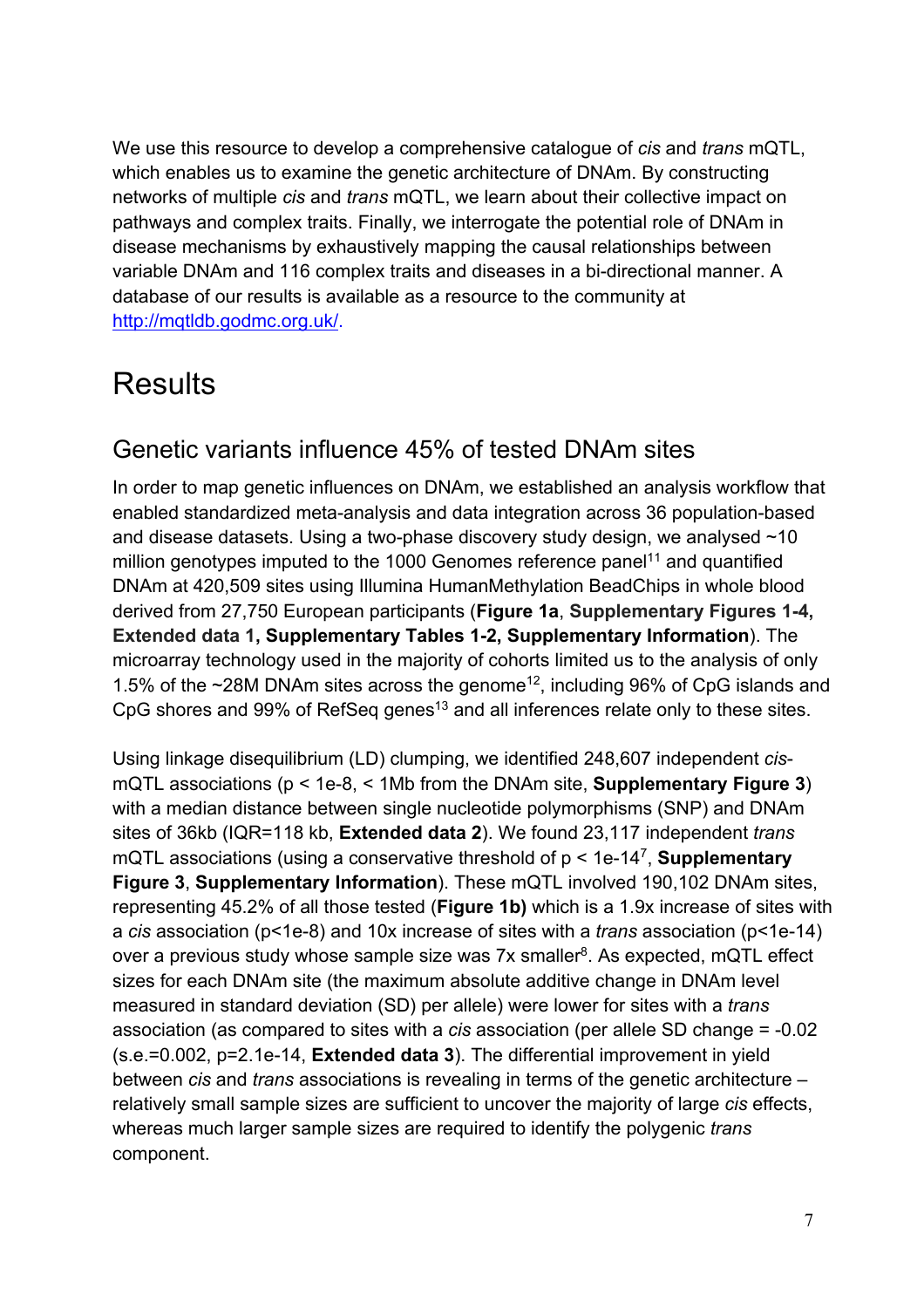The majority of *trans* associations (80%) were inter-chromosomal. Of the intrachromosomal *trans* associations, 34% were >5 Mb from the DNAm site, **Extended data 2a**). We found a substantially lower number of inter-chromosomal *trans* associations per 5 Mb region (1.59) than intra-chromosomal associations (>1 Mb: 7.95; >6 Mb 4.81, excluding chromosome 6).

Next, using conditional analysis<sup>14</sup> we explored the potential for multiple independent SNPs operating within the locus of each mQTL, identifying 758,130 putative independent variants. Each DNAm site, for which a mQTL in *cis* had been detected, had a median of 2 independent variants (IQR=4 variants, **Supplementary Figure 5**). For all subsequent analyses, we used index SNPs from clumping procedures to be conservative and unbiased due to the non-independence of genetic variants.

We sought to replicate the mQTL in the Generation Scotland (GS) cohort (n = 5,101) using an independent analysis pipeline (**Supplementary Information**). Replication data were available for 188,017 of our discovery mQTL (137,709 sites). We found a strong correlation of effect sizes for both *cis* and *trans* effects (Pearson r=0.97, n=155,191 and 0.96, n=14,465 at p<1e-3, respectively; **Figure 1c**); 99.6% of the associations had a consistent direction of effect (further discussion in **Supplementary Information**). At a Bonferroni corrected threshold of 0.05/188,017, 142,727 of the discovery mQTL replicated in the GS cohort (76%); the replication rate for *cis* and *trans* mQTL were 76% and 79%, respectively. To evaluate whether our replication rate was in line with expectations given the smaller replication sample size, we estimated that under the assumption that the discovery mQTL are true positives, 171,824 mQTL would be expected to replicate at a nominal threshold of p<1e-3; we found that the actual number of mQTL replicating at this level was 169,656, indicating that the majority of our discovery mQTL are likely to be true positives (**Supplementary Data 1, Supplementary Information**). Our findings indicate that there is little between-study heterogeneity in our analysis and that genetic effects on DNAm are relatively stable across samples of European ancestry (**Extended data 1**, **Supplementary Table 2**).

Overall, the variance explained by replicated genetic effects on DNAm was small. For 99% of the associations in *cis* and *trans*, mQTL explained less than 21% and 16% of the variation in DNAm respectively (**Supplementary Figure 6**). Aggregating across all 420,509 tested DNAm sites, our replicated mQTL associations explain 1.3% of the total assayed variation in DNAm, 8% of this being due to *trans*-associations. Restricting to sites that have at least one *cis*-effect or *trans*-effect, however, we explain 4.2% and 2.5% of the DNAm variance, respectively.

We then investigated how much of the heritability of variable DNAm can be explained by our mQTL associations using family-based heritability studies of DNAm<sup>2,15</sup>. We found a strong positive relationship between variance explained by replication mQTL estimates (127,680 sites in GS) and heritability for both studies (family: Pearson r=0.41 across, 121,582 available sites; twin: Pearson r=0.37 across 118,955 available sites)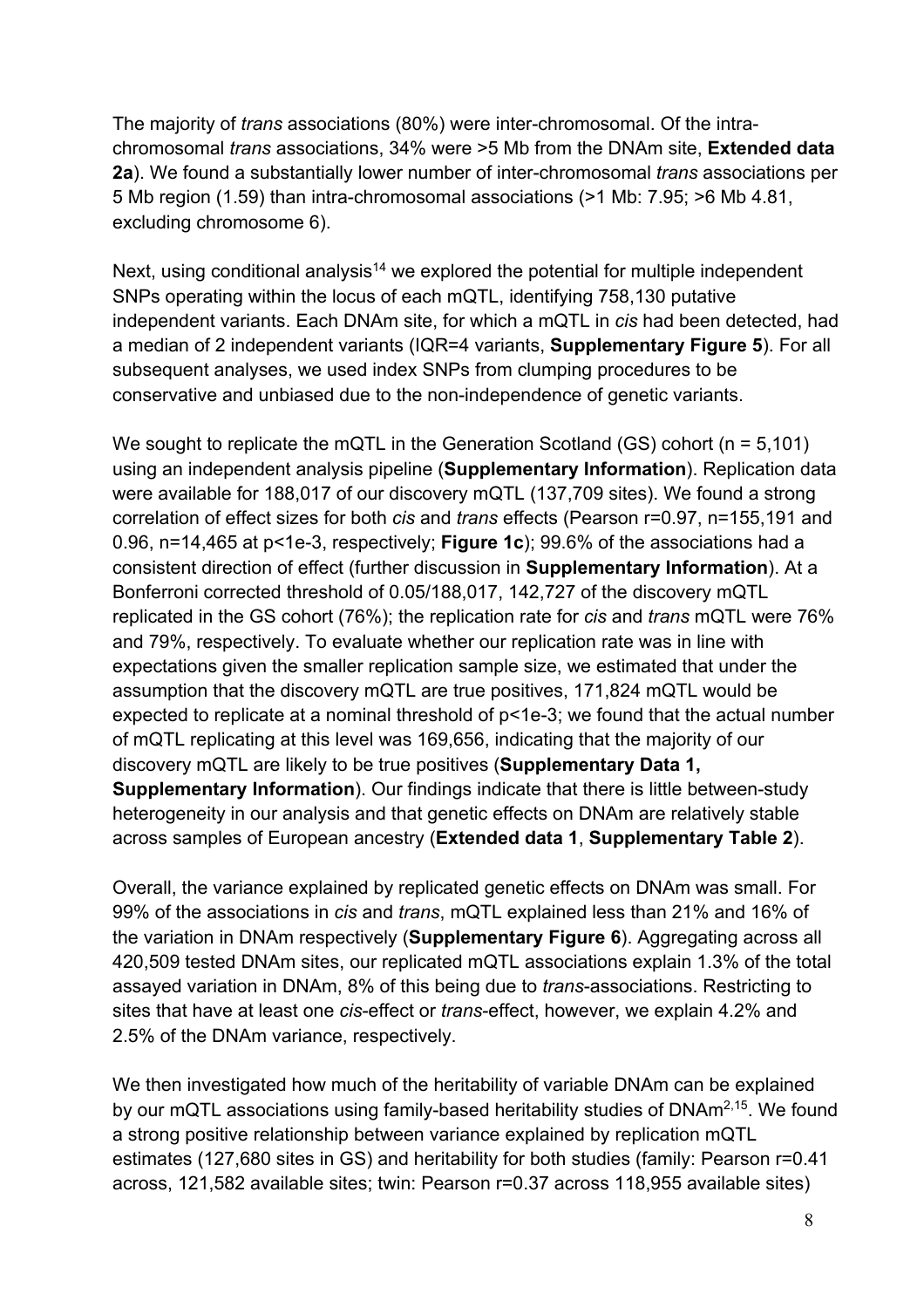(**Figure 1d, Supplementary Data 2**). The mQTL that we identified explain 15%-17% of the additive genetic variance of DNAm (**Supplementary Figure 7**). Finally, there were strong positive relationships between the heritability of DNAm levels at a DNAm site and the number of independent mQTL (**Supplementary Figure 8**), heritability and effect size **(Supplementary Figure 9),** variance explained and the number of independent mQTL **(Supplementary Figure 10)** and variance explained and distribution of DNAm levels (**Supplementary Figure 11**)**.** Overall, our results support a mixed genetic architecture of polygenic genome-wide effects and larger *cis* effects.

Our mQTL coverage was limited by the computational necessity of a multiple stage study design (**Extended data 4a**). The discovered mQTL with r<sup>2</sup> <1% are likely a small fraction of all the mQTL in this category expected to exist. Across these DNAm sites, and within the range of mQTL detected in our study ( $r^2 > 0.22\%$ ) we estimate that there are twice as many *cis* mQTL and 22.5 times more *trans* mQTL yet to discover (**Extended data 4b**). This would likely not explain all estimated heritability, indicating that a substantial set of the heritability is due to causal variants with smaller effects or due to rare variants.

## *Cis* and *trans* mQTL operate through distinct mechanisms

To infer biological properties of *trans*-features that were independent of any incidental *cis-*effects7,8,16-18, we categorised mQTL into those only associated with DNAm in *cis*  (n=157,095, 69.9%), those only associated with DNAm in *trans* (n=794, 0.35%), and those associated with DNAm in both *cis* and *trans* (n=66,759, 29.7%). Similarly, of the 190,102 DNAm sites influenced by a SNP, 170,986 DNAm sites (89.9%) were *cis-only*, 11,902 DNAm sites (6.3%) were *cis+trans*, and 7,214 DNAm sites (3.8%) were *transonly*.

We first compared the distributions of DNAm levels (weighted mean DNAm level across 36 studies (**Figure 1b**). We then performed enrichment analyses on the mQTL SNPs and DNAm sites using 25 combinatorial chromatin states from 127 cell types<sup>19</sup> and gene annotations (**Figure 2a, Supplementary Figures 12-15, Supplementary Tables 3-6**). Consistent with previous studies7,8,18, we found that *cis only* sites are represented in high (32%), low (28%) and intermediate (40%) DNAm levels and these sites are mainly enriched for enhancer chromatin states (mean OR=1.37), CpG islands (OR=1.25) and shores (OR=1.26). For *cis+trans* sites, we found that the majority of these sites (66%) have intermediate DNAm levels. By replicating this finding in two isolated white-bloodcell subsets (**Supplementary Figure 16**), we showed that this is due to cell-to-cell variability<sup>19,20</sup> or sub cell type differences. In line with the observation that intermediate levels of DNAm are found at distal regulatory sequences<sup>21,22</sup>, these *cis+trans* sites were enriched for enhancer (mean OR=1.65) and promoter states (mean OR=1.41). However, for *trans only* sites, we found a pattern of low DNAm (for 55% of sites) and enrichments for promoter states (mean OR=1.39) especially TssA promoter state (mean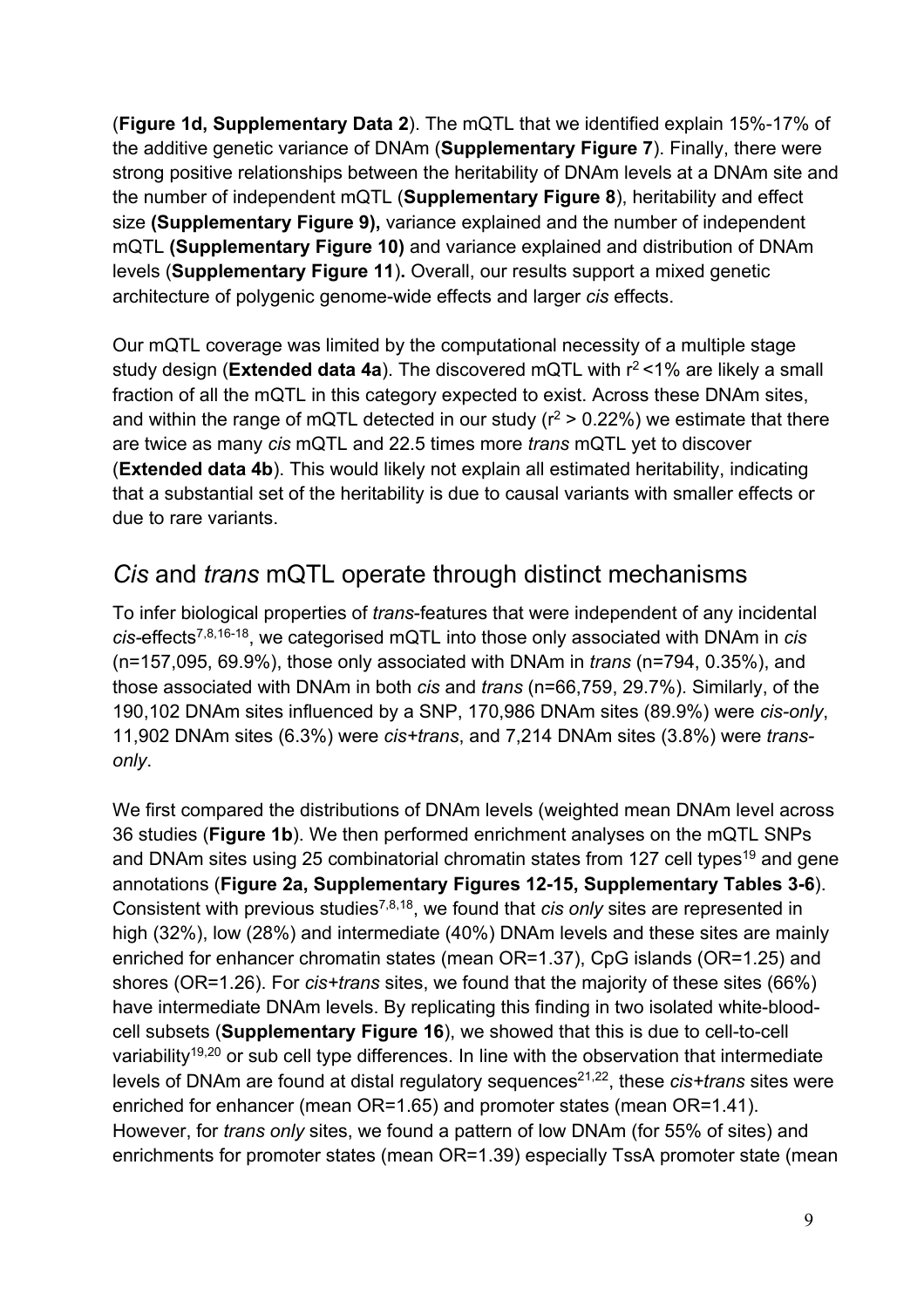OR=2.03). These enrichment patterns were consistent if we restricted to only interchromosomal associations (**Supplementary Information**, **Supplementary Figure 17**).

Analysing the differences in properties for the SNP categories, we found that *cis only* and *cis+trans* SNPs were enriched for active chromatin states and genic regions whereas *trans only* SNPs were enriched for intergenic regions and the heterochromatin state (**Figure 2a, Supplementary Figures 14-15, Supplementary Tables 5-6**). Overall, these results highlight that a complex relationship between molecular features is underlying the mQTL categories and the biological contexts are substantially different between *cis* and *trans* features.

We found that these inferences were often shared across other tissues. DNAm sites with low or intermediate DNAm levels have similar DNAm distributions in 12 tissues (**Supplementary Figures 18-20**) with stronger enrichments in blood datasets for the enhancer states indicating some level of tissue specificity for mQTL in these regions (**Supplementary Figures 12**, **14**, **21**).

To investigate whether mQTL are tissue-specific, we compared the correlation of effect estimates of *cis* and *trans* mQTL in blood against adipose tissue (n=603)<sup>23</sup> and brain (n=170)9 (**Supplementary Information, Extended data 5**). We found a larger extent of QTL sharing of blood and adipose tissue as compared to blood and brain which might be explained by shared cell types in line with *cis* eQTL findings<sup>24</sup>. Generally, the between tissue effect correlations were high, in line with a recent comparison of *cis*mQTL effects between brain and blood<sup>25</sup>. However, we found that the highest correlations were for associations involving *trans-only* sites (Adipose r<sub>b</sub>=0.92 (se  $=0.004$ ); Brain  $r_b=0.88$  (se=0.009)) despite having on average smaller effect sizes than *cis only* associations, implying that they are *less* tissue specific than *cis* effects (Adipose  $r_b$ =0.73 (se =0.002); Brain  $r_b$ =0.59 (se=0.004)) which is in line with the notion that DNAm of promoters are less tissue-specific. Stratifying the mQTL categories to low, intermediate and high DNAm, showed that the brain-blood correlations are the lowest for intermediate DNAm categories and adipose-blood correlations are lowest for high DNAm categories, which may suggest cellular heterogeneity for high DNAm levels (**Extended data 5**). These results show the value of large sample sizes in blood to detect *trans* mQTL regardless of the tissue.

## *Trans* mQTL SNPs and DNAm exhibit patterned TF binding

Recent studies have uncovered multiple types of transcription factor (TFs)/DNA interactions influenced by DNAm including the binding of DNAm-sensitive TFs<sup>26-28</sup> and cooperativity between TFs27,29. To gain insights into how SNPs induce long-range DNAm changes, we mapped enrichments for DNAm sites and SNPs across binding sites for 171 TFs in 27 cell types $30,31$ . We found strong enrichments for the majority of TFs and cell types amongst DNAm sites with a *trans* association (*cis+trans:* 55%; *trans only*: 80%; *cis only:* 18%) and amongst *cis-acting* SNPs (*cis only*: 96%, *cis+trans*: 91%,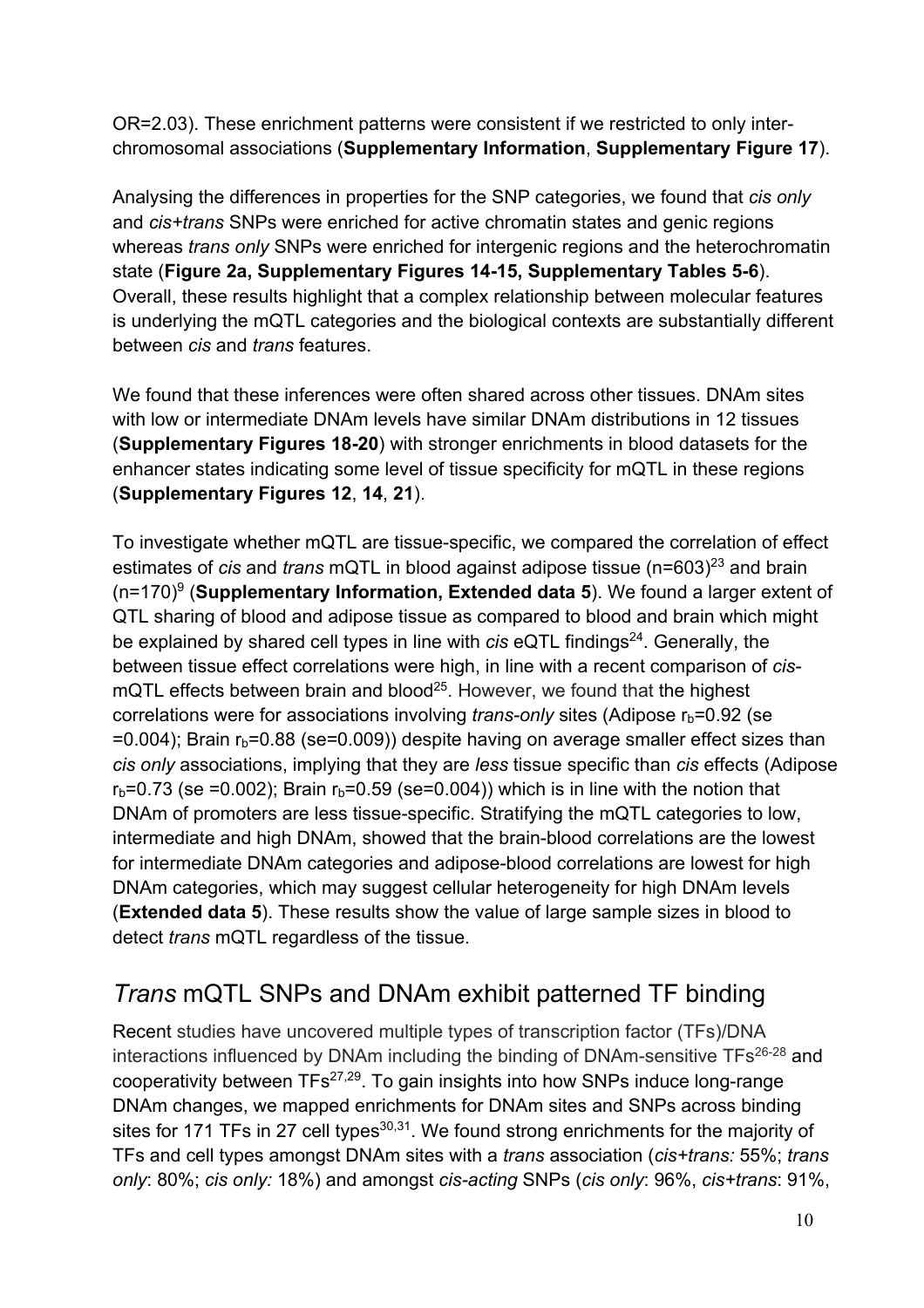*trans only*: 1%) **(Figures 2b, Supplementary Tables 7-8, Supplementary Figures 22- 23).** Consistent with the observation that *trans only* DNAm sites are enriched for CpG islands (**Supplementary Figure 13**), DNAm sites that overlap TFBS were relatively hypomethylated (weighted mean DNAm levels = 21% vs 52%, p<2.2e-16) (**Supplementary Figure 24**).

Next we hypothesized that if a *trans* mQTL is driven by TF activity<sup>8,10</sup> then particular TF-TF pairs may exhibit preferential enrichment $32$ . A mQTL has a pair of TFBS annotations<sup>31</sup>, one for the SNP and one for the DNAm site. We evaluated if the annotation pairs amongst 18,584 inter-chromosomal *trans*-mQTL were associated to TF binding in a non-random pattern (**Supplementary Information, Extended Data 6a-b).** We found that 6.1% (22,962 of 378,225) of possible pairwise combinations of SNP-DNAm site annotations were more over- or under-represented than expected by chance after strict multiple testing correction (**Supplementary Information**, **Supplementary Table 9, Extended Data 6c**).

After accounting for abundance and other characteristics, the strongest pairwise enrichments involved sites close to TFBS for proteins in the cohesin complex, for example CTCF, SMC3 and RAD21, as well as TFs such as GATA2 related to cohesin<sup>33</sup>. Bipartite analysis showed that these clustered due to being related to similar sets of SNP annotations (**Extended Data 6d**). Other clusters were also found, for example, sites close to TFBS for interferon regulatory factor 1 (*IRF1*), a gene for which *trans*acting regulatory networks<sup>34</sup>, and enrichment amongst causally interacting caQTL<sup>35</sup> have been previously reported were more likely to be influenced by SNPs near TFBS for EZH2, SMC3, ATF3, BCL3, TR4 and MAX.

Next, we compared the locations of inter-chromosomal *trans* mQTL (n=18,584) to known regions of chromatin interactions36 as alternative mechanism for *trans* coordination<sup>8,37</sup>. We found 1175 overlaps for 637 SNP-DNAm site pairs  $(3.4\%)$  where the LD region of the mQTL SNP and the corresponding site overlapped with any interacting regions (525 SNPs, 602 sites) as compared to a mean of 473 SNP-DNAm site pairs in 1000 permuted datasets (OR=1.36, pFisher=6.5e-7, pempirical<1e-3) (**Supplementary Figure 25).** To summarise, our results show that *trans* mQTL are in part driven by long-range cooperative TF interactions and, that for a small proportion of interchromosomal *trans* mQTL the spatial distance *in vivo* is likely to be small.

## *Trans*-mQTL effects form DNAm communities

Genetic variation can perturb chromatin activity<sup>32,35,37</sup>, DNAm<sup>8</sup> or gene expression<sup>38</sup> across multiple sites in *cis* and *trans* revealing coordinated activity between regulatory elements and genes. We observed that there were 1,728,873 instances where a SNP acting in *trans* also associated with a *cis* DNAm site (before LD pruning). Genetic colocalization analysis indicated that 278,051 of these instances were due to the *cis* and *trans* sites sharing a genetic factor, representing 3,573 independent *cis-tran*s genomic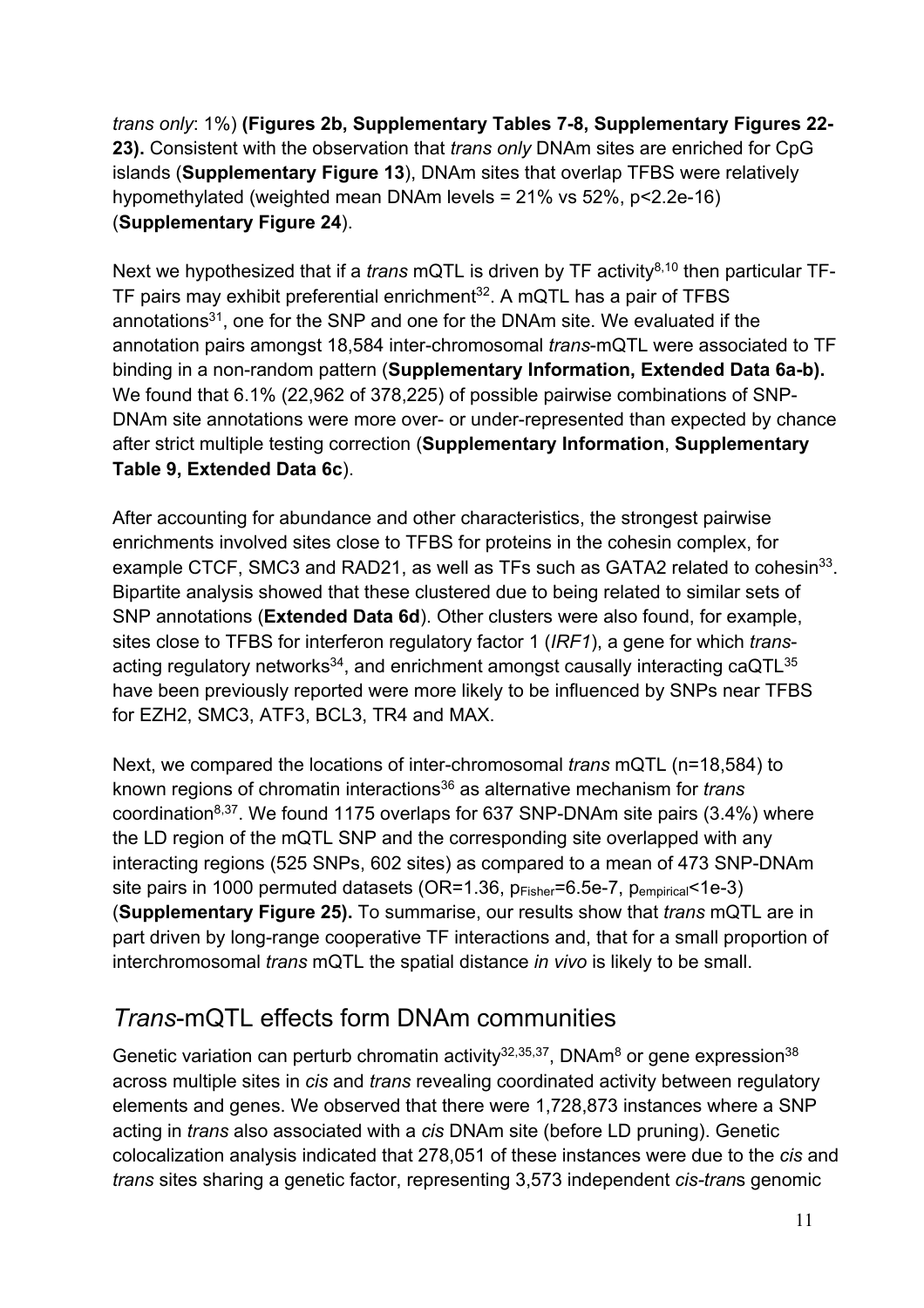region pairs, of which 3,270 were inter-chromosomal (**Supplementary Table 10,** see **Supplementary Information** for sensitivity analysis for the colocalization method used in the context of the two-stage mQTL discovery design). These pairs consisted of 1,755 independent SNPs and 5,109 independent DNAm sites across the genome, indicating that some sites with *cis* associations shared genetic factors with multiple sites with *trans* associations revealing distal coordination between mQTL. From the *cis-trans* pairs we constructed a network linking these genomic regions which elucidated 405 "communities" of genomic regions that were substantially connected (**Supplementary Information**). Fifty-six of these communities comprised 10 or more sites, and the largest community comprised 253 sites (**Figure 3a**).

We hypothesised that *cis* sites were causally influencing multiple *trans* sites within their communities. We evaluated whether the estimated causal effect (obtained from the *trans*-mQTL effect divided by the *cis*-mQTL effect i.e. the Wald ratio) of the *cis* site on the *trans* site was consistent with the observational correlation between the *cis-* and *trans-*site. While there was an association, the relationship was weak (Pearson r=0.096, p=1.73e-6, **Supplementary Figure 26**), indicating that changes in *cis* sites causing changes in *trans* sites is likely not the predominant mechanism. We did observe that the *cis-trans* DNAm levels were more strongly correlated than we would expect by chance (**Supplementary Figure 27**), suggesting that they are jointly regulated without generally being causally related.

Next, we evaluated if DNAm sites within each community were enriched for regulatory annotations and/or gene ontologies **(Supplementary Tables 11-14, Supplementary Figures 28-29)**. Multiple communities showed enrichments (FDR <0.001); community 9 DNAm sites were strongly enriched for TFBS annotations relating to the cohesin complex in multiple cell types, community 22 DNAm sites were enriched for NFKB and EBF1 in B lymphocytes and community 76 DNAm sites were enriched for EZH2 and SUZ12 and bivalent promotor and repressed polycomb states (**Figure 3b**). Community 2 (comprising 253 sites) was enriched for active enhancer state in 3 cell types and for lymphocyte activation (GO:0046649 FDR = 0.016) and multiple KEGG pathways including the JAK-STAT signalling pathway (I04630: FDR =8.53e-7) (**Supplementary Tables 13 and 14**).

Regulatory features within a network may share a set of biological features that are related to complex traits. We performed enrichment analysis to evaluate if the loci tagged by DNAm sites in a community were related to each of 133 complex traits (**Supplementary Table 15**), accounting for non-random genomic properties of the selected loci. Restricting the analysis to only the 56 communities with ten or more sites, we found eleven communities that tagged genomic loci that were enriched for small pvalues with 22 complex traits (FDR < 0.05) (**Figure 3c, Supplementary Table 16**). Blood related phenotypes were overrepresented (11 out of 23 enrichments being related to metal levels or haematological measures, binomial test p-value = 4.2e-5). Amongst the communities enriched for GWAS signals, community 16 was highly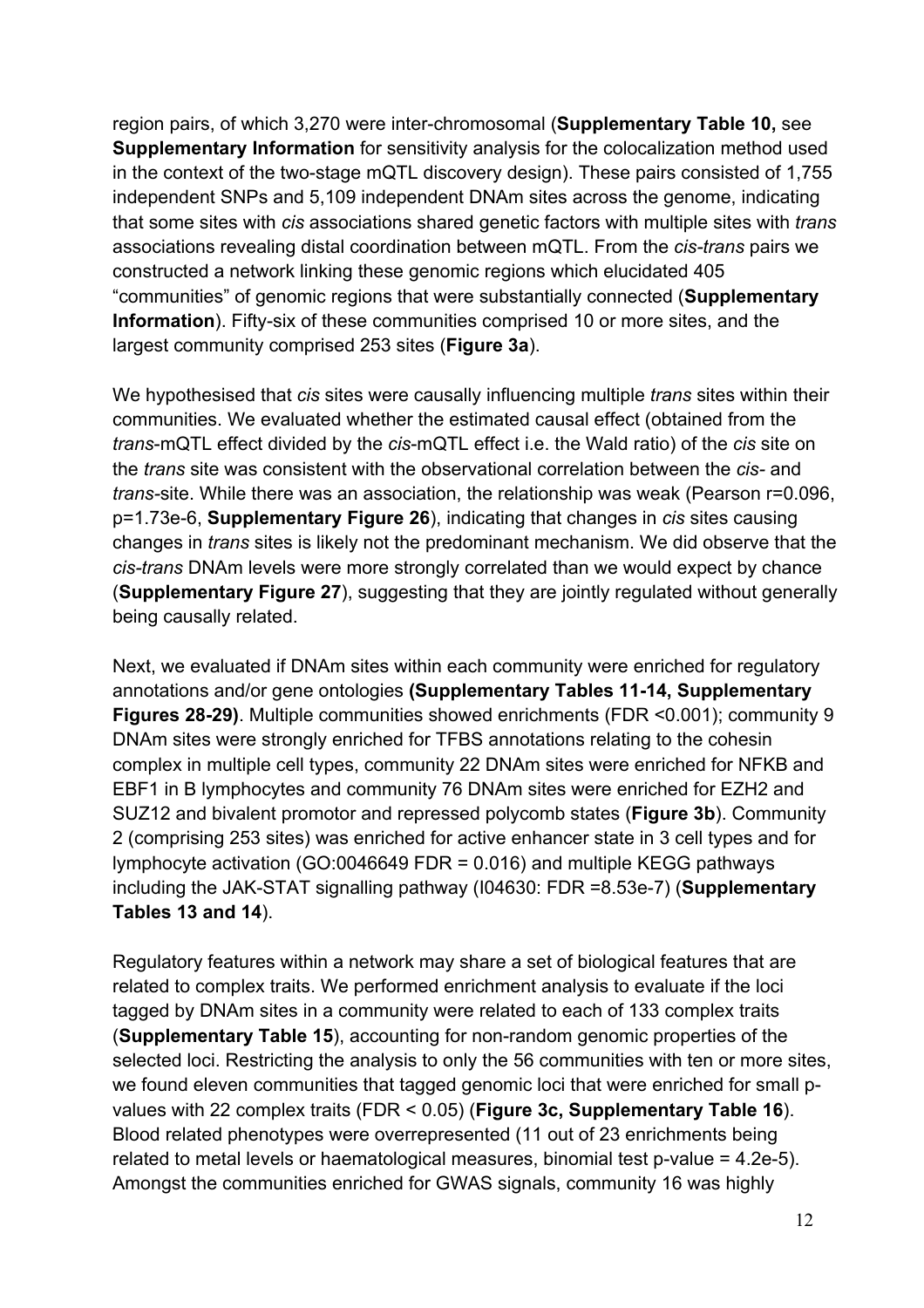associated with iron and haemoglobin traits. Community 9 was associated to plasma cortisol (p = 8.27e-5). Finally, we performed enrichment analysis on 36 blood cell count traits<sup>39</sup>. We found that community 16 was enriched for hematocrit (p=4.34e-10) and hemoglobin concentration (p=1.99e-8) and community 5 was enriched for reticulocyte traits (p=1.67e-6) **(Supplementary Figure 30).** The enrichments found for these DNAm communities indicate that a potentially valuable utility of mapping *trans*-mQTL is to indicate how distal regions of the genome are functionally related.

## DNAm and complex traits share genetic factors

The majority of GWA loci map to non-coding regions<sup>40</sup> and *cis* mQTL are enriched amongst GWA17,41,42. Here we investigated the value of the large number of mQTL especially *trans* mQTL to annotate functional consequences of GWA loci. We first compared distributions of enrichment of *cis* and *trans* mQTL categories among 41 complex traits. After accounting for non-random genomic distribution of mQTL<sup>43</sup> and multiple testing, we identified enrichments for 35% of the complex traits, especially for studies with a larger number of GWA signals (**Supplementary Figure 31**, **Supplementary Table 17, Supplementary Information**). The distribution of enrichment effect estimates (ORs) of *trans* mQTL was substantially closer to the null or in depletion when compared to mQTL that included *cis* effects (**Figure 2c**). These enrichments correspond to the results reported earlier, in which *trans-*SNPs were typically depleted for enhancer and promoter regions, whereas complex trait loci are enriched for coding and regulatory regions<sup>44</sup>.

Though the mQTL discovery pipeline adjusted for predicted cell types<sup>45,46</sup> and nongenetic DNAm PCs, there is a possibility that residual cell-type heterogeneity remains. We performed another set of GWAS enrichment analysis, this time using 36 blood cell traits39, and found enrichments. These were strongest amongst *cis+trans* mQTL, as seen in the previous enrichments (**Supplementary Figure 32**). Interrogating this further, we found that for 98.9-100% of the mQTL, mQTL SNPs explained more variation in DNAm than they explain variation in blood cell counts suggesting a causal chain of mQTL to blood trait<sup>47</sup>. Alternatively, a systematic measurement error difference could explain these observations, where DNAm captures blood cell counts more accurately than conventional measures.

We next searched for instances of specific DNAm sites sharing the same genetic factors against each of 116 complex traits and diseases, and initially found 23,139 instances of an mQTL strongly associating with a complex trait (**Figure 4)**. To evaluate the extent to which these were due to shared genetic factors (and not, for example, LD between independent causal variants), we performed genetic colocalization analysis<sup>48</sup> (**Supplementary Tables 15 and 18**). Excluding genetic variants in the *MHC* region, we found 1,373 putative examples in which at least one DNAm site putatively shared a genetic factor with at least one of 71 traits (including 19 diseases). Those DNAm sites that had a shared genetic factor with a trait were 6.9 times more likely to be present in a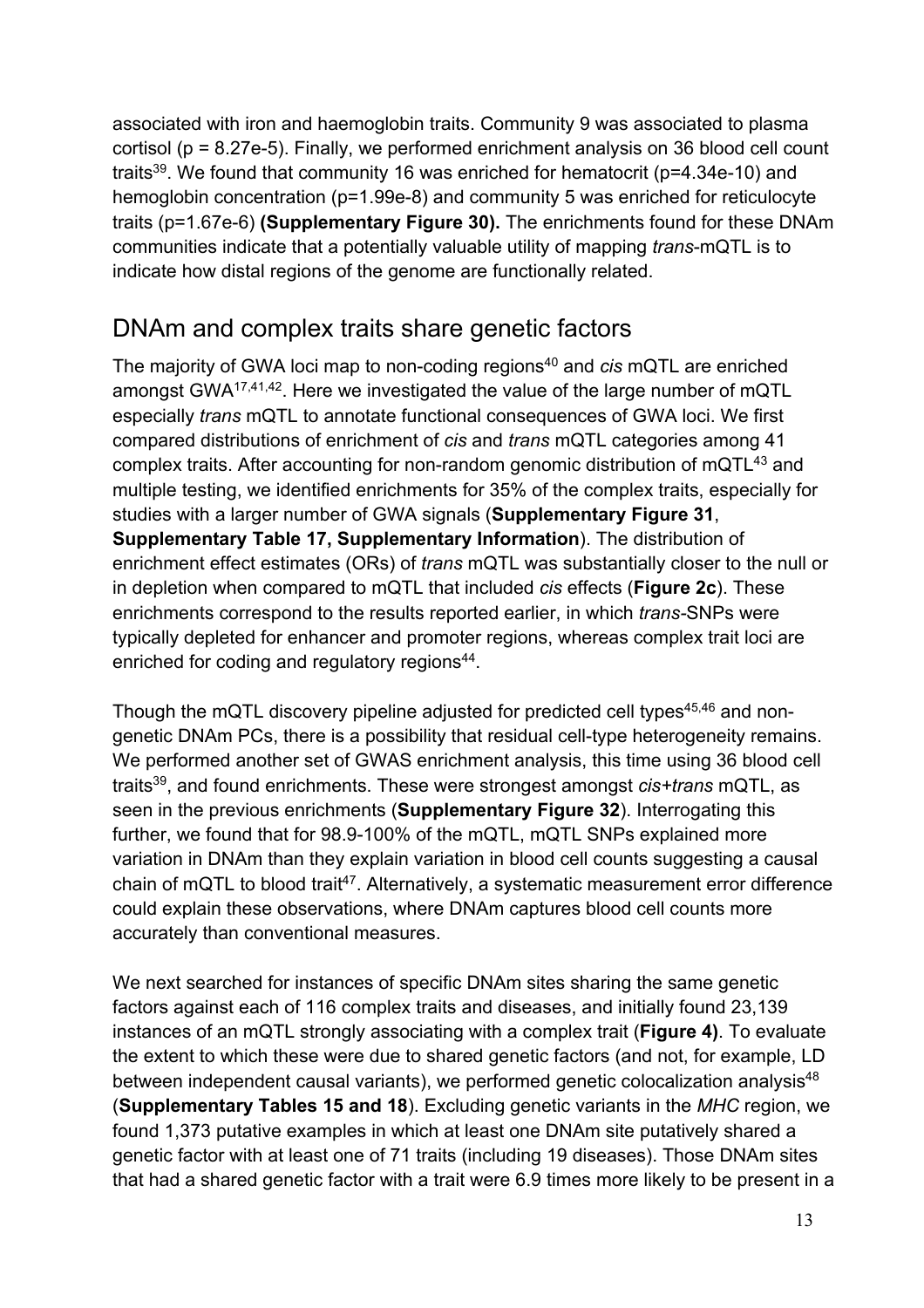community compared to any other DNAm site with a known mQTL (Fisher's exact test 95% CI 4.8-9.7, p =9.2e-19). Next, we evaluated how often the DNAm site that colocalised with a known GWAS hit was the closest DNAm site to the lead GWAS variant by physical distance. Notably, in only 18.1% of the cases where a GWAS signal and an assayed 450k DNAm site colocalised, was that DNAm site the closest DNAm site to the signal. This finding is similar to results found for gene expression<sup>49</sup>, but the converse has been found for protein levels<sup>50</sup>.

It has previously been difficult to conclude whether genetic colocalisation between DNAm and complex traits indicates a) a causal relationship where the DNAm level is on the pathway from genetic variant to trait (vertical pleiotropy) or b) a non-causal relationship where the variant influences the trait and DNAm independently through different pathways (horizontal pleiotropy)<sup>51</sup>. In Mendelian randomisation (MR) it is reasoned that under a causal model, multiple independent genetic variants influencing DNAm should exhibit consistent causal effects on the complex trait<sup>52</sup>. Amongst the putative colocalising signals, 440 (32%) involved a DNAm site that had at least one other independent mQTL. We cannot determine with certainty the causal relationship of any specific site with a trait. To test if there was a general trend of DNAm sites causally influencing a trait we evaluated if the MR effect estimate based on the colocalising signals were consistent with those obtained based on the secondary signals. There were substantially more large genetic effects of the secondary mQTL on respective traits than expected by chance (70 with  $p < 0.05$ , binomial test  $p = 2.4e-16$ ). However only 41 (59%) of these had effect estimates in the same direction as the primary colocalising variant, which is not substantially better than chance (binomial test  $p =$ 0.19). Twelve of the 41 mQTL were located in the *HLA* region. Of the remaining mQTL, 27 were associated with anthropometric (*ESR1* and birth weight), immune response (*IRF5* and systemic lupus erythematosus) and lipid traits (*TBL2* and triglycerides). We then performed systematic colocalization analysis of all mQTL against 36 blood cell traits39. Here we discovered 94,738 instances of a DNAm site and a blood cell trait sharing a causal variant. In 28,138 instances the colocalising DNAm site had an independent secondary mQTL, and with these associations we again tested for a general trend of DNAm sites causally influencing the blood trait. The association between independent signals was very weak ( $R^2$  = 0.008). Together, across the sites that were analysable in this manner, these results indicate that those blood measured DNAm sites that have shared genetic factors with traits cannot be typically thought of as mediating the genetic association to the trait (**Extended Figure 7, Supplementary Table 19**). Instead, if DNAm is a coregulatory phenomenon then the colocalising signals between DNAm sites and complex traits may be due to a common cause, for example genetic variants primarily acting on TF binding.<sup>8,10</sup>

### The influence of traits on DNAm variation

Previous studies have not been adequately powered to estimate the causal influences of complex traits on DNAm variation through MR, as the sample size of the outcome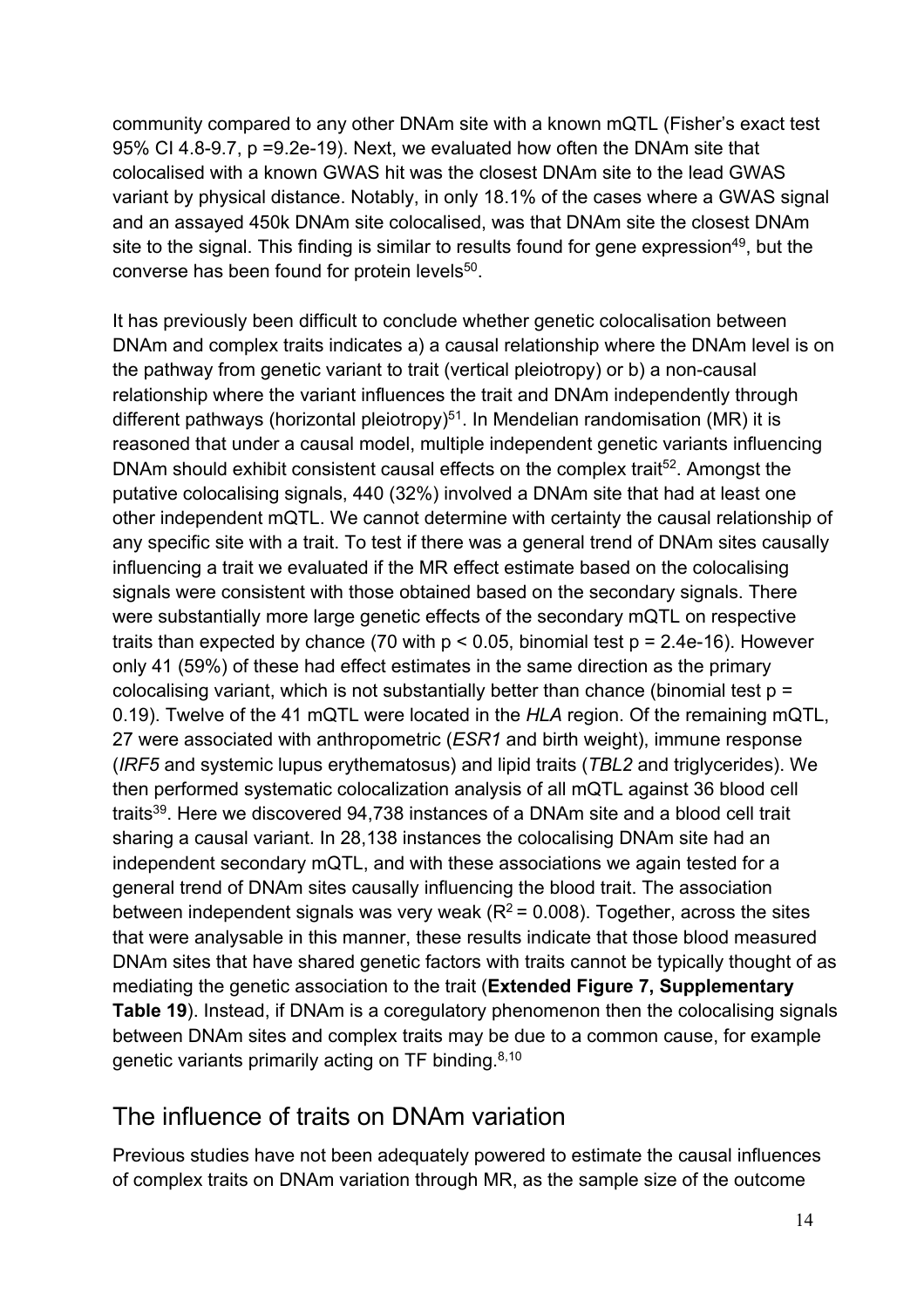variable (DNAm) is a predominant factor in statistical power $48,53$ . We systematically analysed 109 traits for causal effects on DNAm using two-sample MR<sup>54,55</sup>, where each trait was instrumented using SNPs obtained from their respective previously published GWAS (**Supplementary Information, Supplementary Table 15**). Included amongst the traits were 35 disease traits, which when used as exposure variables in MR must be interpreted in terms of the influence of liability rather than presence/absence of disease. The sample size used to estimate SNP effects in DNAm was up to 27,750 (**Figure 4**).

We initially identified 4785 associations where risk factors or genetic liability to disease influences DNAm levels (multiple testing threshold p < 1.4e-7). However, causal inference on omic variables can lead to false positives due to violations in the MR assumptions. We developed a filtering process involving a novel causal inference method to help protect against these invalid associations (**Supplementary Information, Supplementary Figure 33**). This left 85 associations (involving 84 DNAm sites) in which DNAm sites were putatively influenced by 13 traits (nine risk factors or four diseases) (**Supplementary Table 20**). Further filtering that would exclude traits that were predominantly instrumented by variants in the *HLA* region or driven by one SNP would reduce the total number of associations substantially from 84 to 19. We replicated five associations for triglycerides influencing DNAm sites near *CPTA1* and *ABCG1*<sup>56</sup> and found associations for transferrin saturation/iron influencing DNAm sites near *HFE.*

We next evaluated if there was evidence for small, widespread changes in DNAm levels in response to complex trait variation, by calculating the genomic control inflation factor  $(GC<sub>in</sub>)$  for the p-values obtained from the MR analyses of each trait against all DNAm sites. Five traits (fasting glucose, age at menarche, cigarettes smoked per day, immunoglobulin G index levels, serum creatinine), showed GC<sub>in</sub> values above 1.05 (**Extended data 8**). GC<sub>in</sub> calculations were performed at each chromosome singly for each trait (**Supplementary Figure 34**) and in a leave-one-chromosome-out analysis (**Supplementary Figure 35**). The GCin remained consistent (except for immunoglobulin G index levels), indicating that the traits have small but widespread influences on DNAm levels across the genome.

While most of the traits (n=105, 96%) tested did not appear to induce genome-wide enrichment this does not rule out the possibility of them having many localised small effects. For example, the smallest MR p-value for the analysis of body mass index on DNAm levels was 2.27e-6, which did not withstand genome-wide multiple testing correction, and  $GC<sub>in</sub>$  was 0.95. However, restricting  $GC<sub>in</sub>$  to 187 sites known to associate with body mass index from previous epigenome-wide association studies (EWAS)<sup>20</sup> indicated a strong enrichment of low p-values (median  $GC<sub>in</sub> = 3.95$ ). A similar pattern was found for triglycerides, in which genome-wide median  $GC_{in} = 0.94$  but the 10 sites known to associate with triglycerides from previous EWAS<sup>57</sup> had an MR p-value of 8.3e-70 (Fisher's combined probability test). These results indicate that traits causally influencing DNAm levels in blood is the most likely mechanism that gives rise to these EWAS hits. It also indicates that the general finding that there were very few filtered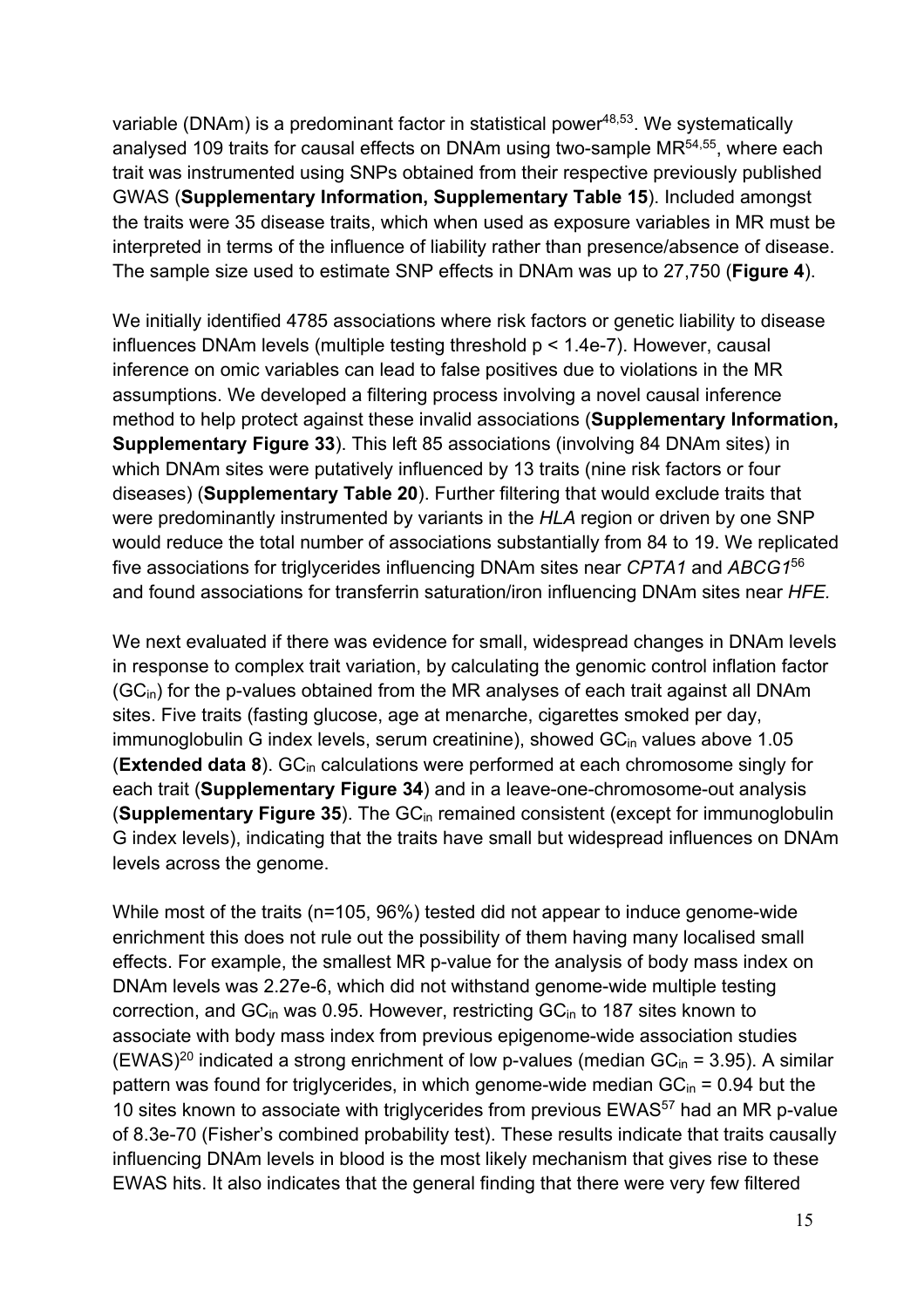putative causal effects of risk factors or genetic liability to disease on DNAm could be due to true positives being generally very small, even to the extent that our sample size of up to 27,750 individuals was insufficient to find them.

## **Discussion**

A map of hundreds of thousands of genetic associations has enabled novel biological insights related to DNAm variation. Using a rigorous analytical framework enabled us to minimise heterogeneity and expand sample sizes for large omic data. This revealed a genetic architecture of DNAm that is polygenic. Given the diverse ranges of age, gender proportions and geographical origins between the cohorts in this analysis, the minimal extent of heterogeneity across datasets indicates that genetic effects on DNAm are relatively stable across contexts, at least when restricted to European ancestries. We show that *cis* and *trans* mQTL operate through distinct mechanisms, as their genomic properties are distinct. A driver of long-range associations may be co-regulated through TF binding and nuclear organisation.

Though we found substantial sharing of genetic signals between DNAm sites and complex traits, we were able to demonstrate that this was not predominantly due to DNAm variation being on the causal path from genotype to phenotype. While our results were restricted to 1.5% of the DNAm sites in the genome and are limited by the twophase design, these findings have several implications especially in the context of EWAS studies that are often based on the same tissue and DNAm array. First, we anticipate that some previously reported EWAS associations are likely due to reverse causation e.g. the risk factor or genetic liability to disease state itself alters DNAm and not vice versa, or confounding. Second, the genetic effects on DNAm that overlap with complex traits likely primarily influence other regulatory factors which in turn influence complex traits and DNAm through diverging pathways. Third, DNAm might be on the causal pathway in a disease-relevant cell type or context. Fourth, if the path from genotype to complex traits is non-linear, for example involving the statistical interactions between different regulatory features<sup>16</sup>, then our results indicate that large individuallevel multi-omic datasets will be required to dissect such mechanisms. Higher density DNAm microarrays<sup>12</sup> or low-cost sequencing technologies<sup>58</sup> will expedite detailed interrogations of enhancer and other regulatory regions. Given our projection of mQTL yields expected for future studies, pleiotropy involving mQTL is likely to be increasingly important to model when interpreting genotype-trait pathways.

Overall our data and results have resulted in the most comprehensive atlas of genetic effects to date. We expect that this atlas will be of use to the scientific community for studies of genome regulation, contribute to the control of confounding in EWAS and to perform causality analysis.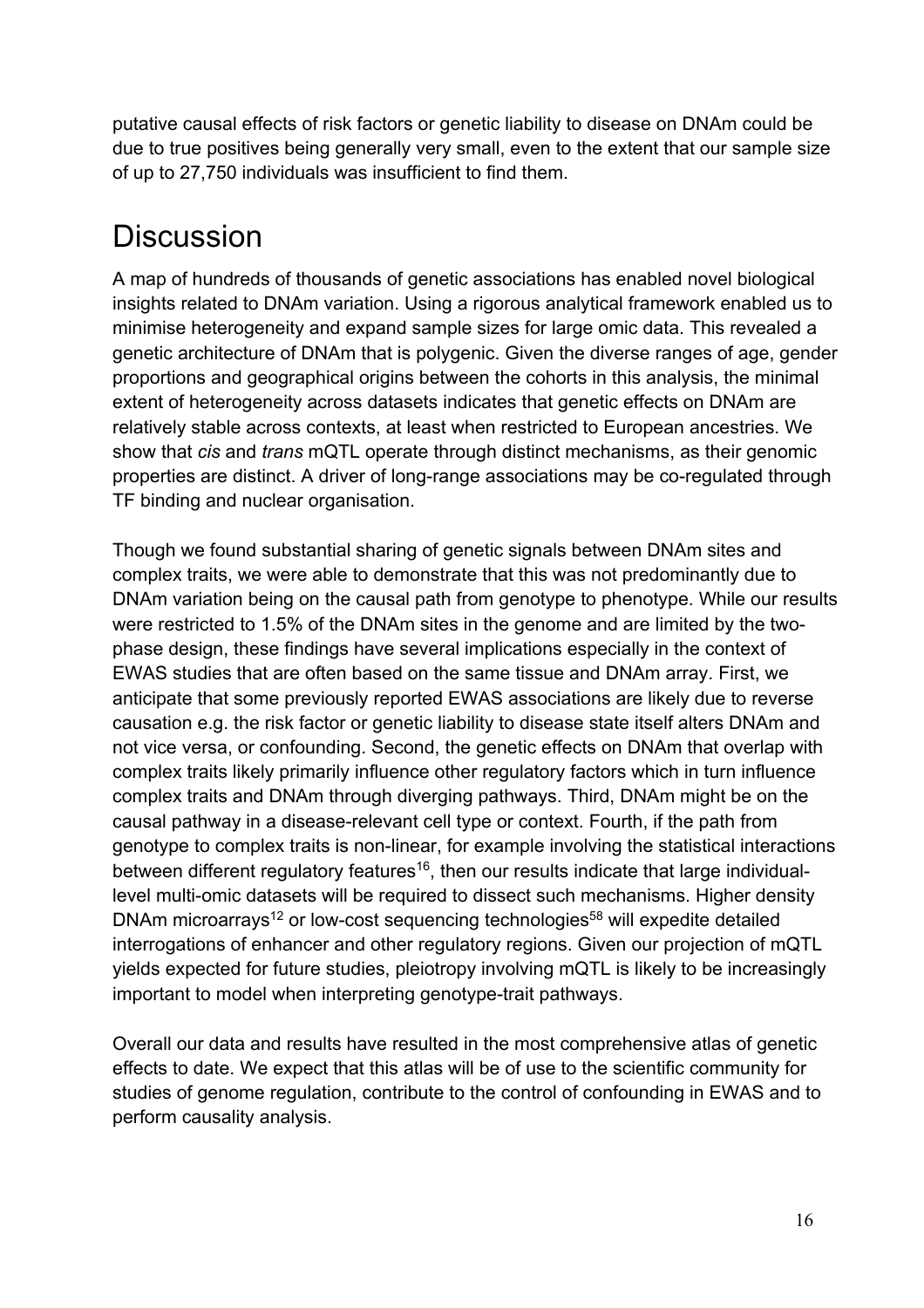## Acknowledgements

C.L.R., G.D.S., G.S., J.L.M., K.B., M.Su., T.G.R. and T.R.G. are supported by the UK Medical Research Council Integrative Epidemiology Unit at the University of Bristol (MC\_UU\_00011/1, MC\_UU\_00011/4, MC\_UU\_00011/5). C.L.R. receives support from a Cancer Research UK Programme Grant (C18281/A191169). G.H. is funded by the Wellcome Trust and the Royal Society (208806/Z/17/Z). E.H. and J.M. were supported by Medical Research Council (MRC) project grants (MR/K013807/1 and MR/R005176/1 awarded to J.M.) and a MRC Clinical Infrastructure award (MR/M008924/1 awarded to J.M.). The study was also supported by JPI HDHL funded DIMENSION project (administered by the BBSRC UK, BB/S020845/1 to J.T.B., and by ZonMW The Netherlands, grant 529051021 to B.T.H). B.T.H. is supported by the Netherlands CardioVascular Research Initiative (the Dutch Heart Foundation, Dutch Federation of University Medical Centres, the Netherlands Organisation for Health Research and Development, and the Royal Netherlands Academy of Sciences) for the GENIUS project Generating the best evidence-based pharmaceutical targets for atherosclerosis (CVON2011-19, CVON2017-20). A.D.B. has been supported by a Wellcome Trust PhD Training Fellowship for Clinicians, the Edinburgh Clinical Academic Track (ECAT) programme (204979/Z/16/Z). J.Kl. was supported by a DOC fellowship of the Austrian Academy of Sciences. Cohort specific acknowledgements and funding are presented in **Supplementary Information**.

## Author Contributions

#### **Project management:** G.H., G.S., J.L.M

#### **Designed individual studies and contributed data:**

A.A.C., A.Cas., A.D.H., A.G.U, A.Me., A.Mu., A.M.M., B.B., B.T.H.,C.H., C.L.R., C.P., C.Sa., C.Sh., C.Sö., D.A.L., D.v.H., D.I.B., D.T., E.A.N., E.B.B., E.J.C.d.G, E.M., F.G., F.R., G.E.D, G.H.K., G.P., G.W.M., H.R.E., H.T., H.Z., I.J.D., J.F.F., J.H.V., J.J.C., J.Ka., J.L., J.M., J.M.S., J.M.V., J.v.M., J.R., J.R.B.P., J.R.G., J.Sh., J.T.B., J.W., J.W.H., K.K.O., K.L.E., K.R., L.A., L.C.S., L.M., M.A.I., M.Bee., M.Bu., M.E.A.R., M.H.v.IJ., M.Ke., M.O., N.C., N.G.M., N.J.W., N.R.W., P.E.S., P.Mo., P.M.V., R.H., R.P., S.L., S.P., T.D.S., T.E., T.E.M., T.I.A.S, T.P., T.T., V.W.V.J., W.K., Z.P.

**Generated and/or quality-controlled data:** A.A.K., A.I., A.S., C.S.M., H.R.E., J.L.M., K.B., K.M.H., N.K., S.M.R., T.H., R.M.W., W.L.M.

**Designed new statistical or bioinformatics tools:** G.H., J.L.M., M.Su., T.R.G., V.I. **Analysed the data and/or provided critical interpretation of results:** 

A.D.B., A.Car., A.D., A.F.M., A.K., B.T.H., C.B., C.H., C.L.R., C.R.A., C.Sor., C.V., C.X., C.W., D.A., D.C., D.J.L., D.L.C., D.M., E.C.M., E.G., E.H., E.M., F.C.M., F.I.R., F.R.D., G.B., G.C., G.D.S., G.H., G.H.K., G.M., G.W., I.Y., J.C.F., J.v.D., J.J.H., J.Ka., J.Kl., J.L.M., J.M., J.Su., J.T.B., K.B., K.v.E., K.F.D., K.S., L.C.S., M.Ber., M.Bu., M.H.v.IJ., M.G., M.Ku., M.L., M.Sm., M.Su., N.K., P.Me., P.Ma., P.M.V., R.E.M., R.G., R.L., R.Z., S.B., S.G., S.K., T.C., T.G., T.G.R., T.I.A.S., T.L., T.R.G., Y.A., Y.Z., V.I., V.S.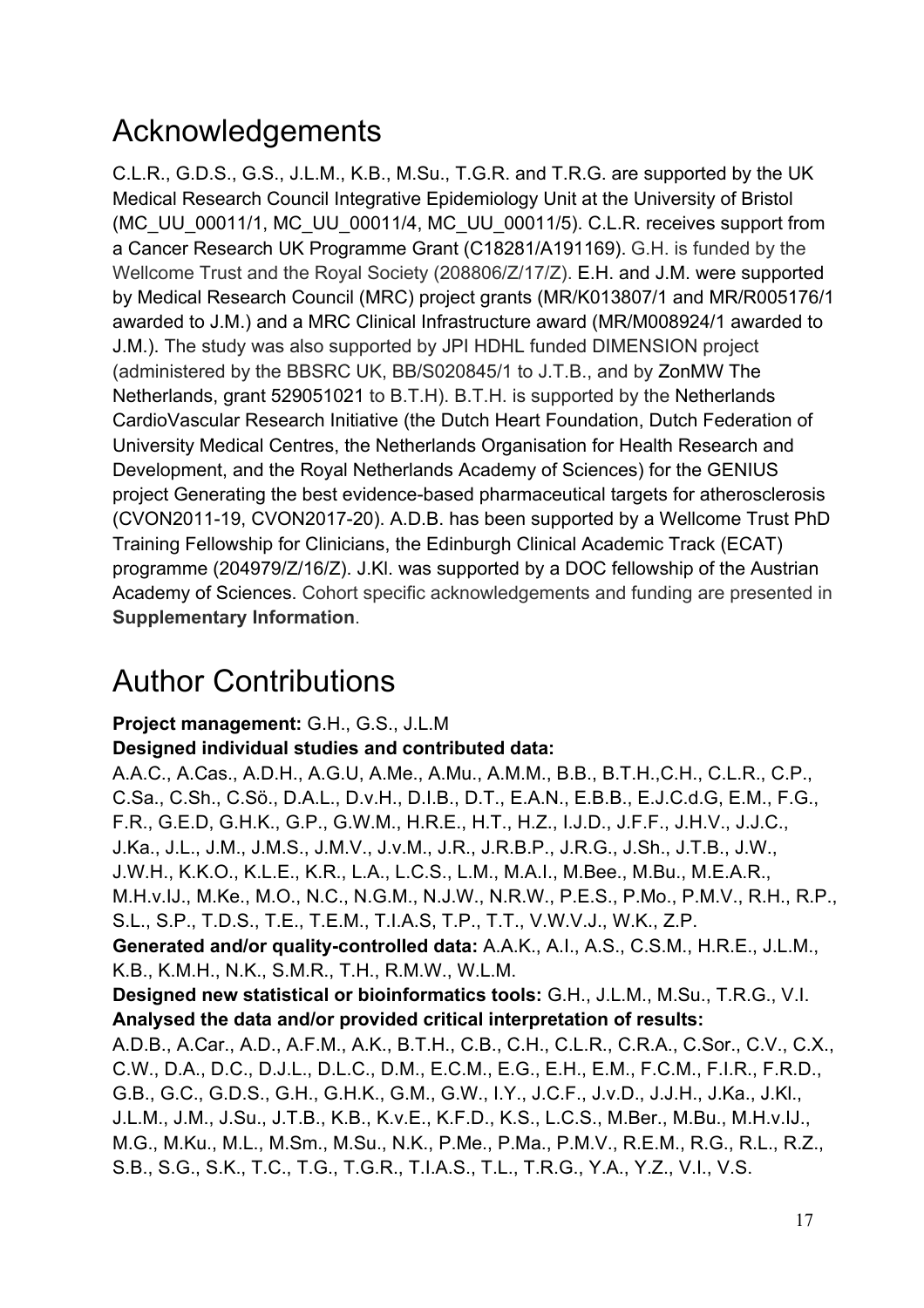**Designed and/or managed the study:** B.T.H., C.B., C.L.R., J.M., J.T.B., T.R.G. **Wrote the manuscript:** A.D.B., B.T.H., C.B., C.L.R., D.J.L., E.C.M, E.H., G.D.S., G.H., J.C.F., J.Kl., J.L.M., J.M., J.T.B., K.B., K.F.D., M.Su., P.M.V., R.L., T.G.R., T.R.G., V.I.

### Competing interests

The authors declare no competing interests.

## Financial disclosures

T.R.G receives funding from GlaxoSmithKline and Biogen for unrelated research.

#### References

- 1. Petronis, A. Epigenetics as a unifying principle in the aetiology of complex traits and diseases. *Nature* **465**, 721-7 (2010).
- 2. van Dongen, J. *et al.* Genetic and environmental influences interact with age and sex in shaping the human methylome. *Nat Commun* **7**, 11115 (2016).
- 3. Hannon, E. *et al.* Characterizing genetic and environmental influences on variable DNA methylation using monozygotic and dizygotic twins. *PLoS Genet* **14**, e1007544 (2018).
- 4. Kerkel, K. *et al.* Genomic surveys by methylation-sensitive SNP analysis identify sequence-dependent allele-specific DNA methylation. *Nat Genet* **40**, 904-8 (2008).
- 5. Schadt, E.E. *et al.* Genetics of gene expression surveyed in maize, mouse and man. *Nature* **422**, 297-302 (2003).
- 6. Davey Smith, G. & Hemani, G. Mendelian randomization: genetic anchors for causal inference in epidemiological studies. *Hum Mol Genet* **23**, R89-98 (2014).
- 7. Gaunt, T.R. *et al.* Systematic identification of genetic influences on methylation across the human life course. *Genome Biol* **17**, 61 (2016).
- 8. Bonder, M.J. *et al.* Disease variants alter transcription factor levels and methylation of their binding sites. *Nat Genet* **49**, 131-138 (2017).
- 9. Hannon, E. *et al.* Methylation QTLs in the developing brain and their enrichment in schizophrenia risk loci. *Nat Neurosci* **19**, 48-54 (2016).
- 10. Hop, P.J. *et al.* Genome-wide identification of genes regulating DNA methylation using genetic anchors for causal inference. *Genome Biol* **21**, 220 (2020).
- 11. Abecasis, G.R. *et al.* An integrated map of genetic variation from 1,092 human genomes. *Nature* **491**, 56-65 (2012).
- 12. Pidsley, R. *et al.* Critical evaluation of the Illumina MethylationEPIC BeadChip microarray for whole-genome DNA methylation profiling. *Genome Biol* **17**, 208 (2016).
- 13. Bibikova, M. *et al.* High density DNA methylation array with single CpG site resolution. *Genomics* **98**, 288-95 (2011).
- 14. Yang, J. *et al.* Conditional and joint multiple-SNP analysis of GWAS summary statistics identifies additional variants influencing complex traits. *Nat Genet* **44**, 369-75, S1-3 (2012).
- 15. Shah, S. *et al.* Genetic and environmental exposures constrain epigenetic drift over the human life course. *Genome Res* **24**, 1725-33 (2014).
- 16. Gutierrez-Arcelus, M. *et al.* Passive and active DNA methylation and the interplay with genetic variation in gene regulation. *Elife* **2**, e00523 (2013).
- 17. Chen, L. *et al.* Genetic Drivers of Epigenetic and Transcriptional Variation in Human Immune Cells. *Cell* **167**, 1398-1414.e24 (2016).
- 18. McRae, A.F. *et al.* Identification of 55,000 Replicated DNA Methylation QTL. *Sci Rep* **8**, 17605 (2018).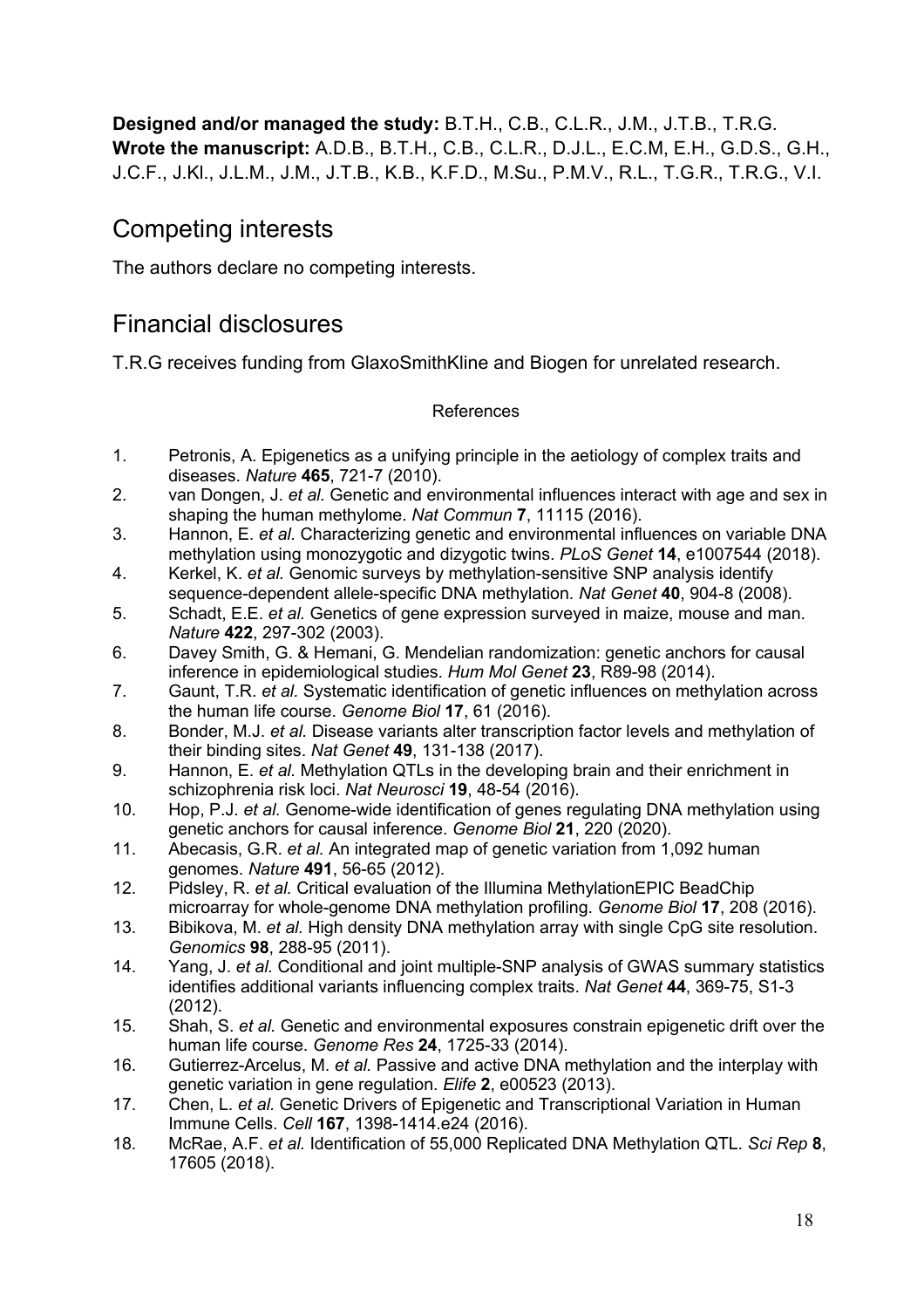- 19. Kundaje, A. *et al.* Integrative analysis of 111 reference human epigenomes. *Nature* **518**, 317-30 (2015).
- 20. Wahl, S. *et al.* Epigenome-wide association study of body mass index, and the adverse outcomes of adiposity. *Nature* **541**, 81-86 (2017).
- 21. Elliott, G. *et al.* Intermediate DNA methylation is a conserved signature of genome regulation. *Nat Commun* **6**, 6363 (2015).
- 22. Feldmann, A. *et al.* Transcription factor occupancy can mediate active turnover of DNA methylation at regulatory regions. *PLoS Genet* **9**, e1003994 (2013).
- 23. Grundberg, E. *et al.* Global analysis of DNA methylation variation in adipose tissue from twins reveals links to disease-associated variants in distal regulatory elements. *Am J Hum Genet* **93**, 876-90 (2013).
- 24. Kim-Hellmuth, S. *et al.* Cell type-specific genetic regulation of gene expression across human tissues. *Science* **369**(2020).
- 25. Qi, T. *et al.* Identifying gene targets for brain-related traits using transcriptomic and methylomic data from blood. *Nat Commun* **9**, 2282 (2018).
- 26. Yin, Y. *et al.* Impact of cytosine methylation on DNA binding specificities of human transcription factors. *Science* **356**(2017).
- 27. Domcke, S. *et al.* Competition between DNA methylation and transcription factors determines binding of NRF1. *Nature* **528**, 575-9 (2015).
- 28. Baubec, T. *et al.* Genomic profiling of DNA methyltransferases reveals a role for DNMT3B in genic methylation. *Nature* **520**, 243-7 (2015).
- 29. Ginno, P.A. *et al.* A genome-scale map of DNA methylation turnover identifies sitespecific dependencies of DNMT and TET activity. *Nat Commun* **11**, 2680 (2020).
- 30. Sánchez-Castillo, M. *et al.* CODEX: a next-generation sequencing experiment database for the haematopoietic and embryonic stem cell communities. *Nucleic Acids Res* **43**, D1117-23 (2015).
- 31. Consortium, E.P. An integrated encyclopedia of DNA elements in the human genome. *Nature* **489**, 57-74 (2012).
- 32. Waszak, S.M. *et al.* Population Variation and Genetic Control of Modular Chromatin Architecture in Humans. *Cell* **162**, 1039-50 (2015).
- 33. Viny, A.D. *et al.* Dose-dependent role of the cohesin complex in normal and malignant hematopoiesis. *J Exp Med* **212**, 1819-32 (2015).
- 34. Battle, A. *et al.* Genetic effects on gene expression across human tissues. *Nature* **550**, 204-213 (2017).
- 35. Kumasaka, N., Knights, A.J. & Gaffney, D.J. High-resolution genetic mapping of putative causal interactions between regions of open chromatin. *Nat Genet* **51**, 128-137 (2019).
- 36. Rao, S.S. *et al.* A 3D map of the human genome at kilobase resolution reveals principles of chromatin looping. *Cell* **159**, 1665-80 (2014).
- 37. Delaneau, O. *et al.* Chromatin three-dimensional interactions mediate genetic effects on gene expression. *Science* **364**(2019).
- 38. Vosa, U. Unraveling the polygenic architecture of complex traits using blood eQTL metaanalysis. *bioRXiv* (2018).
- 39. Astle, W.J. *et al.* The Allelic Landscape of Human Blood Cell Trait Variation and Links to Common Complex Disease. *Cell* **167**, 1415-1429.e19 (2016).
- 40. Maurano, M.T. *et al.* Systematic localization of common disease-associated variation in regulatory DNA. *Science* **337**, 1190-5 (2012).
- 41. Tachmazidou, I. *et al.* Whole-Genome Sequencing Coupled to Imputation Discovers Genetic Signals for Anthropometric Traits. *Am J Hum Genet* **100**, 865-884 (2017).
- 42. Kato, N. *et al.* Trans-ancestry genome-wide association study identifies 12 genetic loci influencing blood pressure and implicates a role for DNA methylation. *Nat Genet* **47**, 1282-1293 (2015).
- 43. Iotchkova, V. *et al.* GARFIELD classifies disease-relevant genomic features through integration of functional annotations with association signals. *Nat Genet* **51**, 343-353 (2019).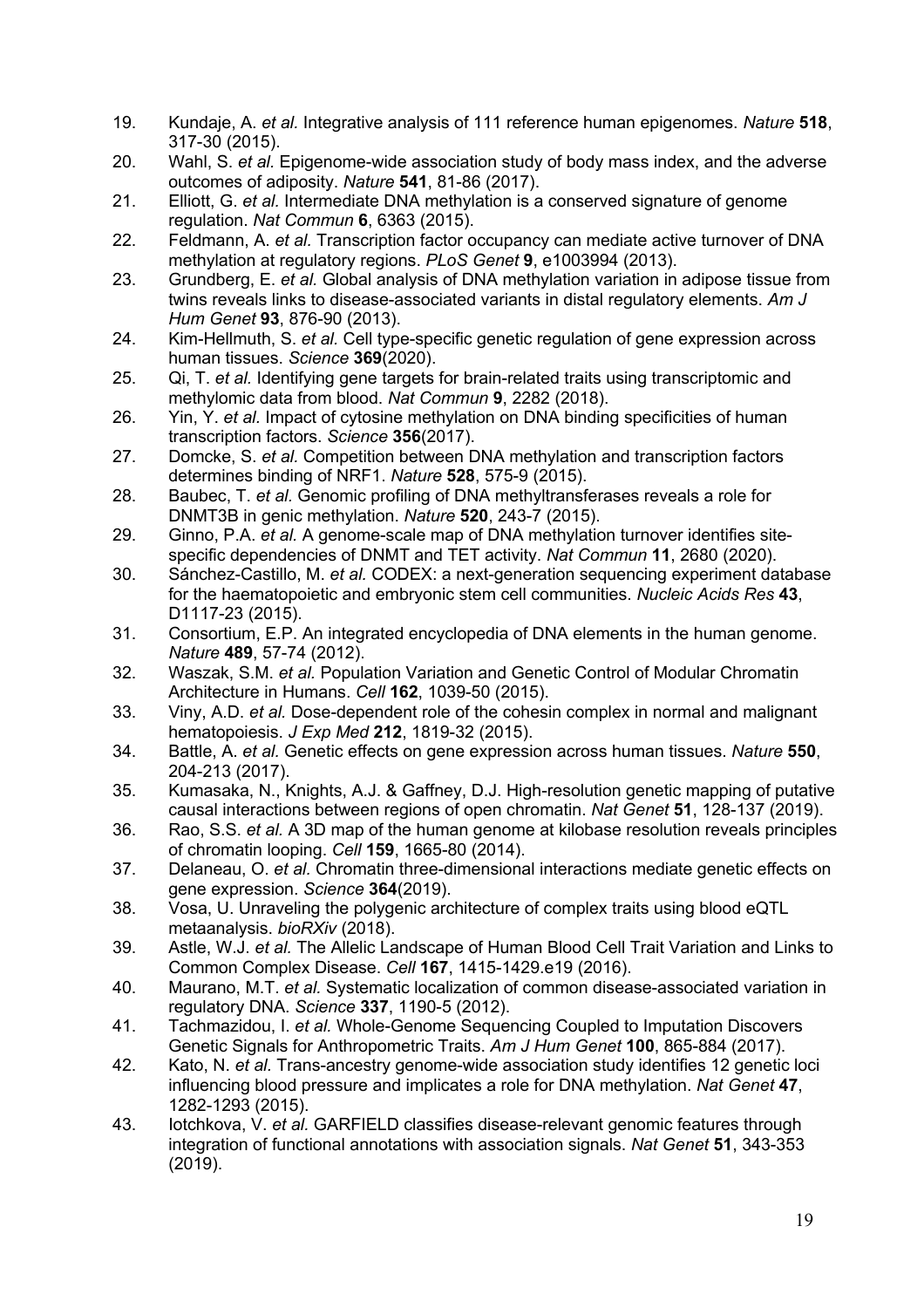- 44. Finucane, H.K. *et al.* Partitioning heritability by functional annotation using genome-wide association summary statistics. *Nat Genet* **47**, 1228-35 (2015).
- 45. Reinius, L.E. *et al.* Differential DNA methylation in purified human blood cells: implications for cell lineage and studies on disease susceptibility. *PLoS One* **7**, e41361 (2012).
- 46. Houseman, E.A. *et al.* Model-based clustering of DNA methylation array data: a recursive-partitioning algorithm for high-dimensional data arising as a mixture of beta distributions. *BMC Bioinformatics* **9**, 365 (2008).
- 47. Hemani, G., Tilling, K. & Davey Smith, G. Orienting the causal relationship between imprecisely measured traits using GWAS summary data. *PLoS Genet* **13**, e1007081 (2017).
- 48. Giambartolomei, C. *et al.* Bayesian test for colocalisation between pairs of genetic association studies using summary statistics. *PLoS Genet* **10**, e1004383 (2014).
- 49. Zhu, Z. *et al.* Integration of summary data from GWAS and eQTL studies predicts complex trait gene targets. *Nat Genet* **48**, 481-7 (2016).
- 50. Zheng, J. *et al.* Phenome-wide Mendelian randomization mapping the influence of the plasma proteome on complex diseases. *Nat Genet* (2020).
- 51. Richardson, T.G. *et al.* Systematic Mendelian randomization framework elucidates hundreds of CpG sites which may mediate the influence of genetic variants on disease. *Hum Mol Genet* **27**, 3293-3304 (2018).
- 52. Hemani, G., Bowden, J. & Davey Smith, G. Evaluating the potential role of pleiotropy in Mendelian randomization studies. *Hum Mol Genet* **27**, R195-R208 (2018).
- 53. Brion, M.J., Shakhbazov, K. & Visscher, P.M. Calculating statistical power in Mendelian randomization studies. *Int J Epidemiol* **42**, 1497-501 (2013).
- 54. Pierce, B.L. & Burgess, S. Efficient design for Mendelian randomization studies: subsample and 2-sample instrumental variable estimators. *Am J Epidemiol* **178**, 1177-84 (2013).
- 55. Hemani, G. *et al.* The MR-Base platform supports systematic causal inference across the human phenome. *Elife* **7**(2018).
- 56. Dekkers, K.F. *et al.* Blood lipids influence DNA methylation in circulating cells. *Genome Biol* **17**, 138 (2016).
- 57. Braun, K.V.E. *et al.* Epigenome-wide association study (EWAS) on lipids: the Rotterdam Study. *Clin Epigenetics* **9**, 15 (2017).
- 58. Simpson, J.T. *et al.* Detecting DNA cytosine methylation using nanopore sequencing. *Nat Methods* **14**, 407-410 (2017).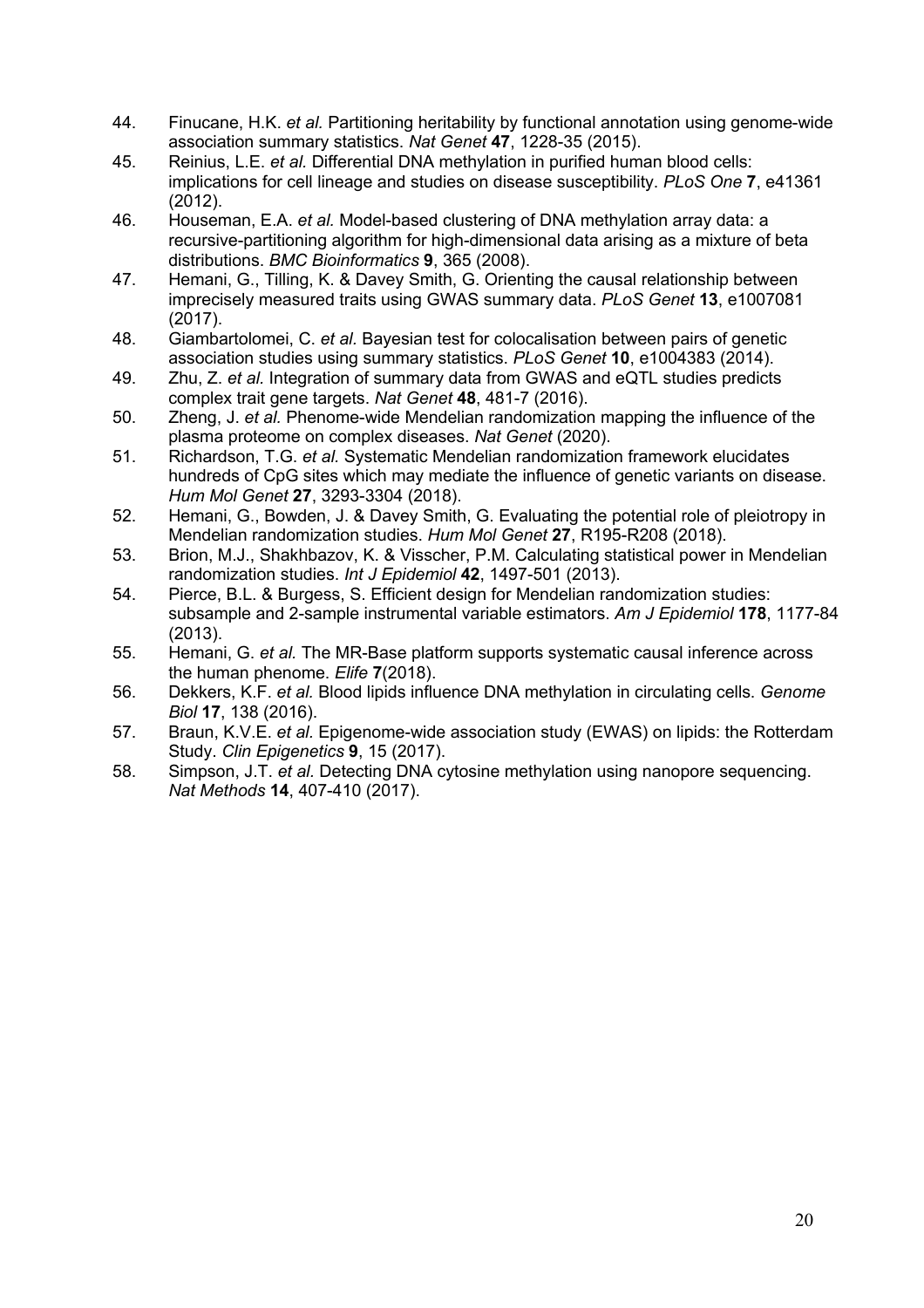# Figure Legends

#### **Figure 1: Discovery and replication of mQTL**

**a. Study Design.** In the first phase, 22 cohorts performed a complete mQTL analysis of up to 480,000 sites against up to 12 million variants; retaining their results for p<1e-5. In the second phase, 120 million SNP-DNAm site pairs selected from the first phase, and GWA catalog SNPs against 345k DNAm sites, were tested in 36 studies (including 20 phase 1 studies) and meta-analysed. **b. Distributions of the weighted mean of DNAm across 36 cohorts for** *cis only***,** *cis+trans* **and** *trans only* **sites**. The weighted mean DNAm level across 36 studies was defined as low (<20%), intermediate (20%- 80%) or high (>80%). Plots are coloured with respect to the genomic annotation. *Cis only* sites showed a bimodal distribution of DNAm. *Cis+trans* sites showed intermediate levels of DNAm. *Trans only* sites showed low levels of DNAm. **c. Discovery and replication effect size estimates** between GoDMC (n=27,750) and Generation Scotland (n=5,101) for 169,656 mQTL associations. The regression coefficient is 1.13 (se=0.0007). **d. Relationship between DNAm site heritability estimates and DNAm variance explained in Generation Scotland.** The center line of a boxplot corresponds to the median value. The lower and upper box limits indicate the first and third quartiles (the 25th and 75th percentiles). The length of the whiskers corresponds to values up to 1.5 times the IQR in either direction. The regression coefficient for the twin family study was 3.16 (se=0.008) and for the twin study 2.91 (se=0.008) across 403,353 DNAm sites. The variance explained for DNAm sites with missing  $r^2$  (n=277,428) and/or h<sup>2</sup>=0 (Twin family: n=80,726 Twin: 34,537) were set to 0.

**Figure 2:** *Cis* **and** *trans* **mQTL operate through distinct mechanisms a. Distributions of enrichments for chromatin states and gene annotations among mQTL sites and SNPs.** Enrichment analyses were performed using 25 combinatorial chromatin states from 127 cell types (including 27 blood cell types) and gene annotations. The heatmap represents the distribution of odds ratios for *cis only*, *trans only*, or *cis+trans* sites and SNPs. For the enrichment of chromatin states, ORs were averaged across cell types. Significance has been categorised as: \*=FDR<0.001;\*\*=FDR<1e-10;\*\*\*=FDR<1e-50 **b. Distributions of enrichment for occupancy of TFBS among mQTL sites and SNPs.** Each density curve represents the distribution of odds ratios for *cis only*, *trans only*, or *cis+trans* sites (left) and SNPs (right). **c. Distributions of enrichment of mQTL among 41 complex traits and diseases.** Each density curve represents the distribution of odds ratios for *cis only*, *trans only*, or *cis+trans* SNPs.

**Figure 3: Communities constructed from** *trans***-mQTL. a. A network depicting all communities in which there were twenty or more sites.** Random walks were used to generate communities (colours), so occasionally a DNA site connects different communities. **b. The relationship between genomic annotations, mQTL and communities**. Communities 9 and 22 are comprised of DNAm sites that are related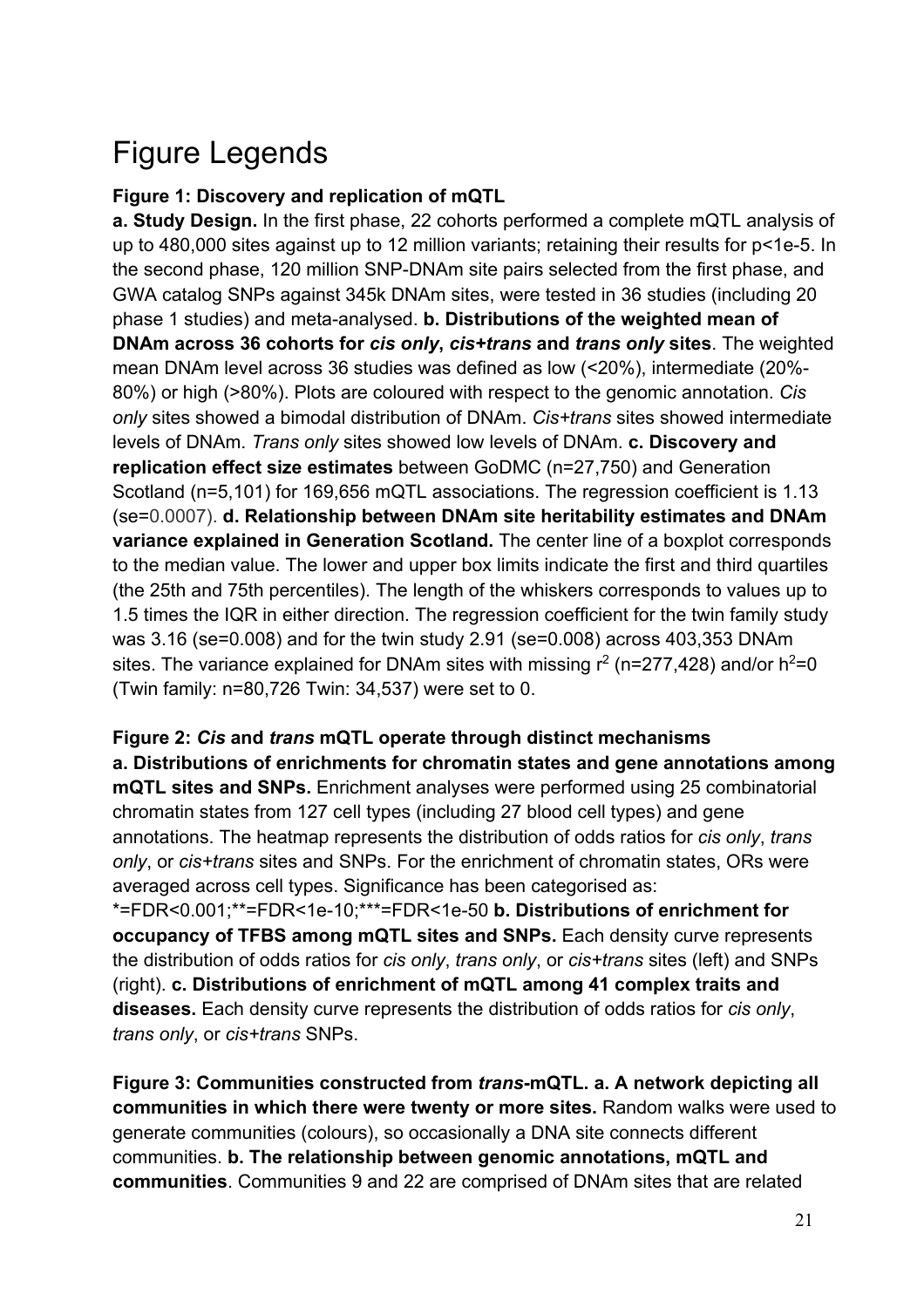through shared genetic factors. The sankey plots show the genomic annotations for the genetic variants (left) and for the DNAm sites (right). The DNAm sites comprising these communities are enriched for TFBS related to the cohesin complex and NFkB, respectively. **c. Enrichment of GWA traits among community SNPs**. The genomic loci for each of the 56 largest communities were tested for enrichment of low p-values in 133 complex trait GWAS (y-axis) against a null background of community SNPs. The xaxis depicts the two-sided -log10 p-value for enrichment, with the 5% FDR shown by the vertical dotted line. Colours represent log odds ratios. Enrichments were particularly strong for blood related phenotypes (including circulating metal levels).

**Figure 4: Identifying putative causal relationships between sites and traits using bi-directional MR.** Aggregated results from a systematic bi-directional MR analysis between DNAm sites and 116 complex traits. The y-axis represents the two-sided pvalue from MR analysis. The top plot depicts results from tests of DNAm sites colocalising with complex traits. The light grey points represent MR estimates that either did not surpass multiple testing, or shared small p-values at both the DNAm site and complex trait but had weak evidence of colocalisation. Bold, coloured points are those that showed strong evidence for colocalisation (H4 > 0.8). The bottom plot shows the two-sided -log10 p-values from MR analysis of risk factor or genetic liability of disease on DNAm levels. Extensive follow up was performed on DNAm site-trait pairs with putative associations, and those that pass filters are plotted in bold and colored according to the trait category. A substantial number of MR results in both directions exhibited very strong effects but failed to withstand sensitivity analyses.

## Online Methods

### Study design overview

Initially, 38 independent studies were recruited to contribute data towards a mQTL meta-analysis of which 36 studies (**Supplementary Table 1, Supplementary Information**) passed our stringent quality criteria described below. Conventional GWAS meta-analyses involve performing complete GWAS in each study, sharing the summary data and meta-analysing every tested SNP. As a mQTL analysis involves ~450,000 GWAS analyses, it is difficult to store and share the complete summary data from 38 studies. To circumvent this problem, each study performed a genome-wide analysis but provided only the associations that surpass a relaxed significance threshold ( $p < 1e-5$ ) in their study. Due to sampling variation the exact mQTL associations reported would differ between studies, meaning that the number of studies contributing to the metaanalysis would be highly variable and could be as low as two studies. This would introduce two problems. First, publication bias arises if it is in fact a null association because the studies demonstrating null effects would not contribute to counteract the inflated effects from those that do happen to surpass the threshold. Second, the precision of the effect estimate is limited by the number of studies that happen to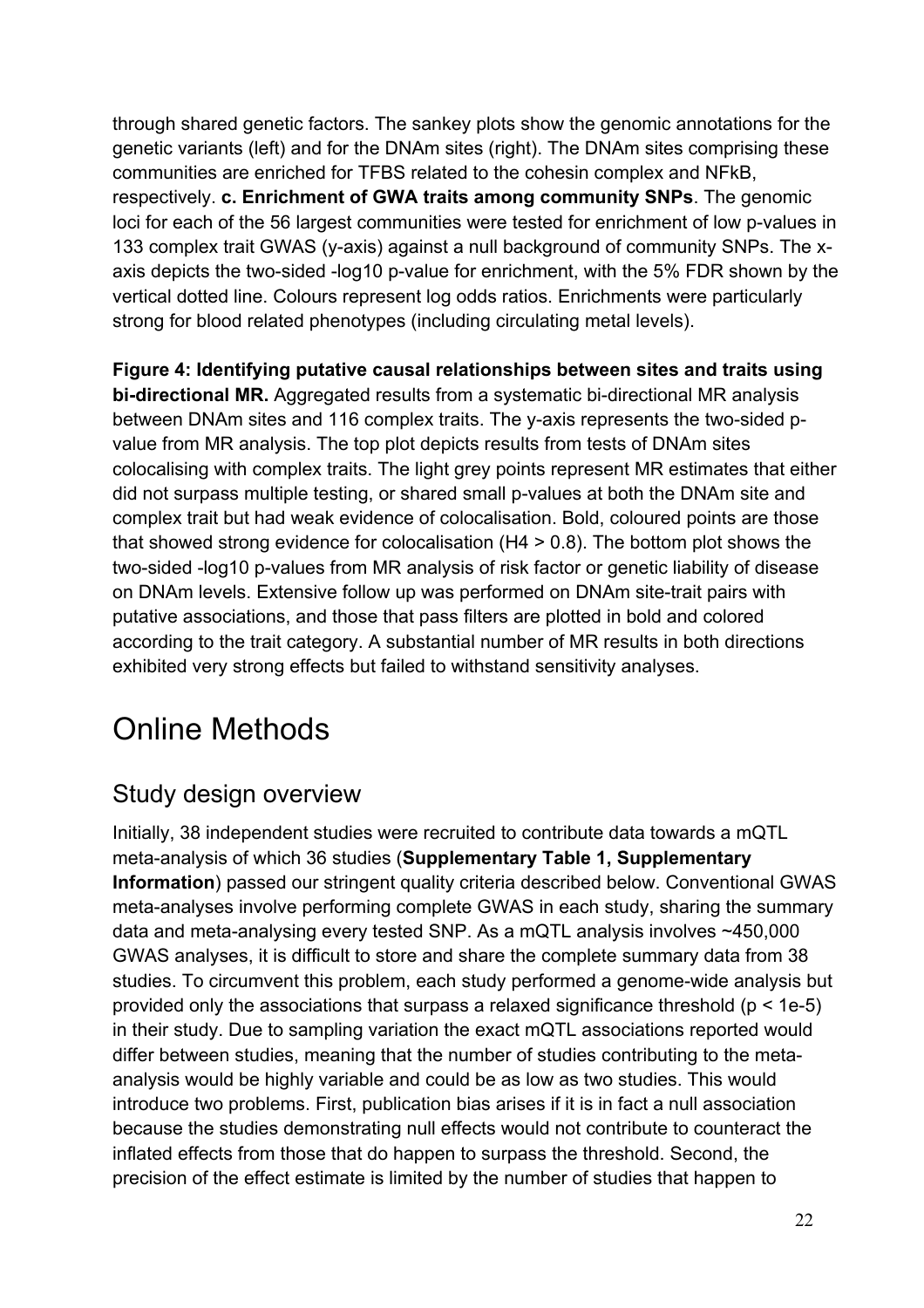contribute data on that association. To mitigate both problems the analysis in this study has been performed in two phases.

In Phase 1 of our study we performed mQTL analyses of 420,509 high quality DNAm sites<sup>59</sup> using data from 22 independent European studies to identify putative associations (**Supplementary Table 1**, **Figure 1a**) at a threshold of p< 1e-5. We used two approaches to exclude DNAm sites from our analyses. First we excluded 50,186 DNAm sites that were masked by Zhou *et al*. <sup>59</sup> which includes probes with potential cross reaction and probes that could not be mapped to genome. Secondly, we removed an additional 14,882 probes including multi-mapping probes (bisulfite converted sequences allowing two mismatches at any position mapped to the hg19 primary assembly) and probes with variants (minor allele frequency (MAF) >5%, UK10K) at the CpG dinucleotide or the extension base (for type I probes).

All candidate mQTL associations at  $p$ <1e-5 were combined to create a unique 'candidate list' of mQTL associations. In total we identified 102,965,711 candidate mQTL associations in *cis* (p < 1e-5, +/- 1 Mb from DNAm site) and 710,638,230 candidate mQTL associations in *trans* (>1Mb from DNAm site) in at least one dataset. 59% of the candidate mQTL associations in *cis* (n=61,103,065) and 2.4% of the associations in *trans* (n=17,246,702) were found in at least two datasets (**Supplementary Figure 1**). To reduce the computational burden, we included *cis* associations found in at least one dataset and *trans* associations in at least two datasets. The candidate list (n=120,212,413) was then sent back to all studies, and the association estimates were obtained for every mQTL association on the candidate list. In Phase 2 of our study we performed association tests for each of the candidate mQTL associations in 20 studies from Phase 1 and 16 additional studies with European ancestry (total n = 27,750) (**Supplementary Table 1**). The estimates for the candidate list are meta-analysed to obtain the final results (**Figure 1a**).

This two-phase approach has a single objective: to minimise the computational burdens of storing summary data from the complete analysis from every study. However, we have effectively performed a complete search of all candidate mQTL associations, though with likely loss of coverage. The significant results obtained from the metaanalysis are identical to what would have been identified had we performed a metaanalysis on every candidate mQTL association. The only difference between a complete scan and our scan is that we will have missed some associations that were not at p<1e-5 in any study but when combined across all studies would have surpassed an experiment wide multiple testing correction.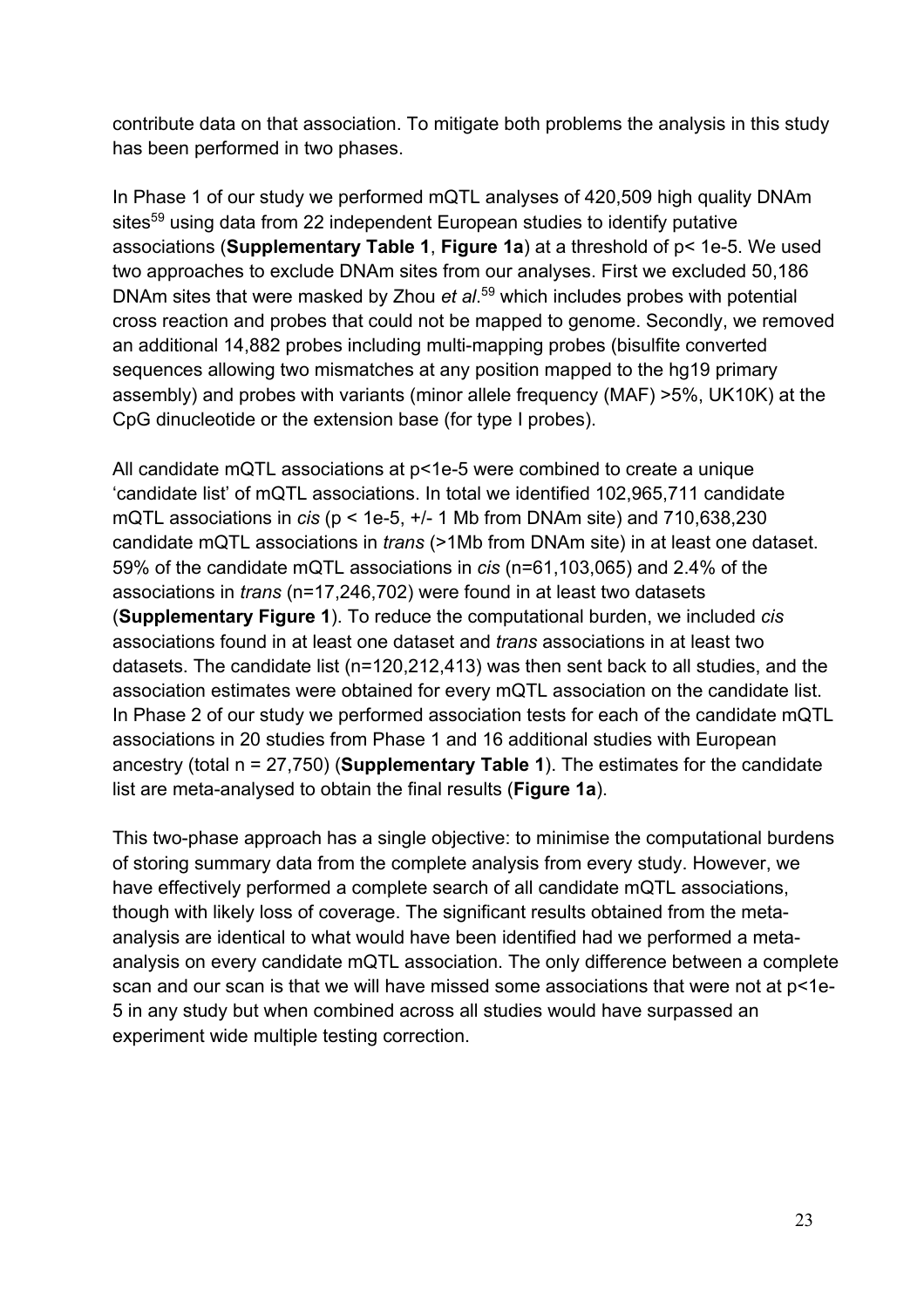### Data preparation

### **Participants**

To study the relationship between common genetic variation and DNAm, we focused on studies of European ancestry with genotype data imputed to the 1000 Genomes reference panel<sup>11</sup> and DNAm profiles quantified from bisulfite-converted genomic whole blood DNA using the Infinium HumanMethylation BeadChip (HumanMethylation450 or EPIC arrays). Details of the studies for discovery and replication are provided in **Supplementary Table 1** and **Supplementary Information**.

### The Genetics of DNA Methylation Consortium (GoDMC) pipeline

To facilitate the harmonization of the large volume of data we developed a GoDMC pipeline that was split into several modules, each focusing on the separate tasks of data checking, genotype preparation, phenotype and covariate preparation, DNAm data preparation, and subsequent analyses. In the first module the data format of the genotype data, DNAm and covariate data was checked. In addition, the number of individuals with DNAm and genotype data (requirement of n>100), the number of SNPs, the number of sites, covariates including cell counts, genotype build and strand, and the number of DNAm outliers were recorded. We also generated matrices with mean and SD by DNAm site and study descriptives. The entire pipeline can be viewed at https://github.com/MRCIEU/godmc, and the following text describes the procedures that were used.

#### Genotype data

Each study performed quality control on genotype data for all autosomes and chromosome X (if available) and imputed to 1000G phase 1 or above using hg19/build37. Dosages were converted to bestguess data without a probability cut-off. SNPs that failed Hardy Weinberg equilibrium (p<1e-6), had a MAF <0.01, an info score <0.8 or missingness in more than 5% of the participants were removed. We recoded SNPs to CHR:POS<sup>11</sup> format and removed duplicate SNPs. We then harmonized the recoded SNPs to the 1000G reference using easyQC\_v9.2<sup>60</sup>. This harmonization script removed SNPs with mismatched alleles and recoded INDEL alleles to I and D.

We performed a gender check to remove participants with discordant gender to the covariate file. We extracted and pruned a set of common HapMap3 SNPs (MAF>0.2, without long-range LD regions before we calculated the first 20 genetic principal components (PCs) on LD pruned SNPs and excluding regions of high LD from the analysis. We used PLINK.2.0<sup>61</sup> for unrelated participants and GENESIS<sup>62</sup> for related participants to identify ethnic outliers. Ethnic outliers that deviated 7 SDs from the mean were removed. After outlier removal we recalculated genetic PCs for use in subsequent analyses. To identify relatedness in unrelated datasets, we pruned the genotype data to a set of independent HapMap 3 SNPs with MAF>0.01 and calculated genome-wide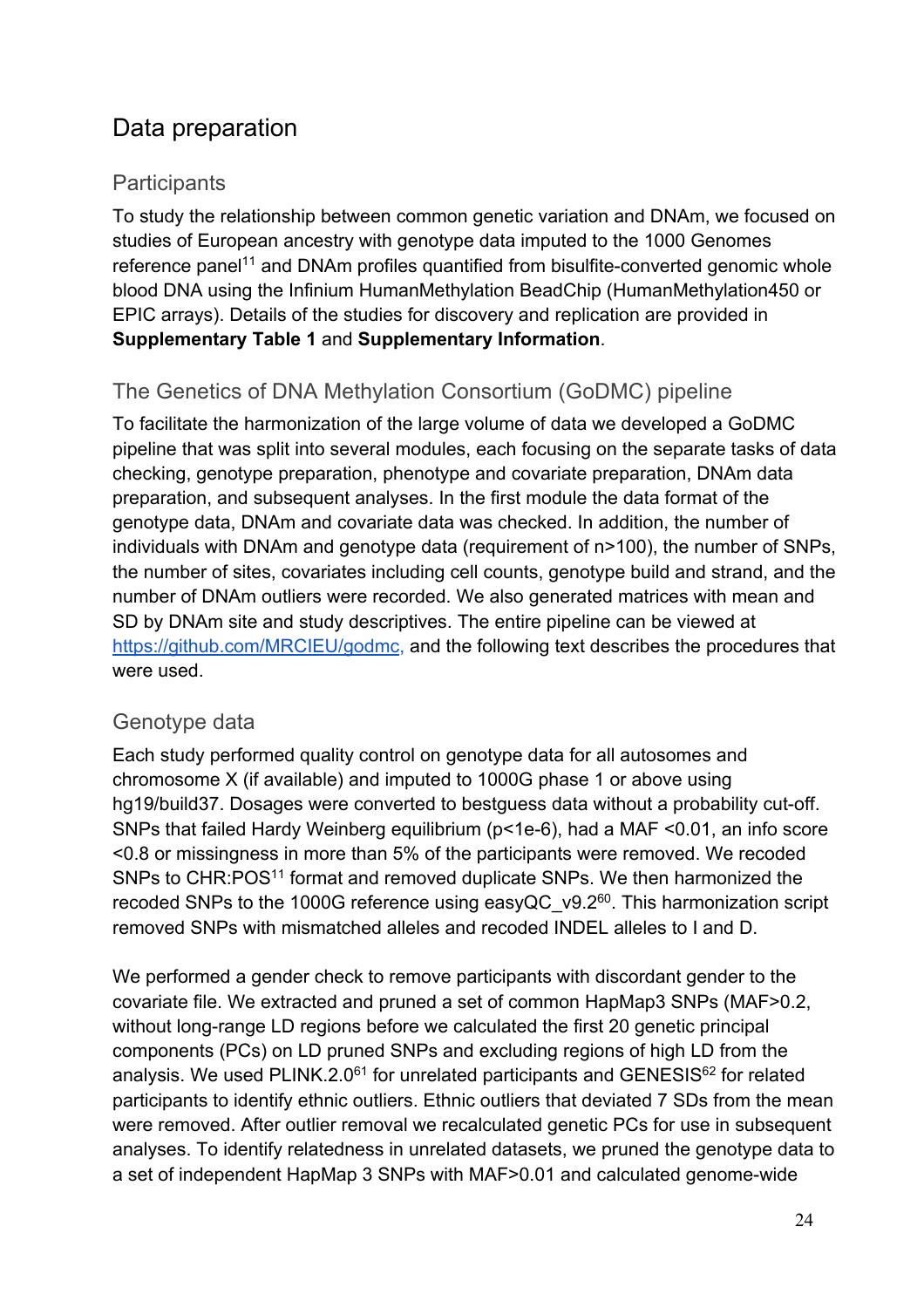average identity by state (IBS) using PLINK2.0. Participants with IBS > 0.125 were removed.

#### DNAm data normalisation and quality control

DNAm was measured in whole blood or cord blood using HumanMethylation450 or EPIC arrays in at least 100 European individuals. Each study performed normalization and quality control on the DNAm data independently, with most studies using functional normalisation through the R package meffil v0.1.0<sup>63</sup> (see **Supplementary Table 1**). Briefly, meffil has been designed to preprocess raw idat files to a normalization matrix for large sample sizes without large computational memory requirements and to perform quality control in an automated way where the analyst can adjust default parameters easily. Sample quality control included removal of participants where more than 10% of the DNAm sites failed the detection p-value of 0.1 and/or threshold of 3 beads. In addition, mismatched samples were identified by comparing the 65 SNPs on the DNAm array to the genotype array and a gender check. Additional DNAm quality was checked by the methylated versus unmethylated ratio, dye bias using the normalisation control probes and bisulphate control probes. Protocols can be found here: https://github.com/perishky/meffil/wiki. For each DNAm site, we replaced outliers that were 10 SDs from the mean (3 iterations) with the DNAm site mean.

#### **Covariates**

We used sex, age at measurement, batch variables (slide, plate, row if available), smoking (if available) and recorded cell counts to adjust for possible confounding and to reduce residual variation. Additional confounders (genetic PCs, non-genetic DNAm PCs, and where necessary predicted smoking and cell counts) were calculated using the GoDMC pipeline. After quality control and normalization of the DNAm data, we predicted smoking status by using previously reported DNAm associations with smoking<sup>64</sup>. In addition, we predicted cell counts using the Houseman algorithm<sup>46</sup> implemented in meffil v0.1.0 $^{63}$ . We performed a PC analysis on the 20,000 most variable autosomal DNAm sites and kept all PCs that cumulatively explained 80% of the variance. We performed a genome wide association analysis on the DNAm PCs and retained the PCs that were not associated with a genotype (p > 1e-7). We kept a maximum of 20 non-genetic PCs for subsequent adjustment.

### DNAm data adjustment

We attempted to minimise non-genetic variation in the DNAm data to improve power for mQTL detection. We adjusted datasets with predominant family structures (pedigrees, twin studies) and population-based studies in slightly different ways. For unrelated participants we regressed out age, sex, predicted cell counts, predicted smoking and genetic PCs (adjustment 1). For related participants we did the same except also fitting the genetic kinship matrix using the method described in GRAMMAR65.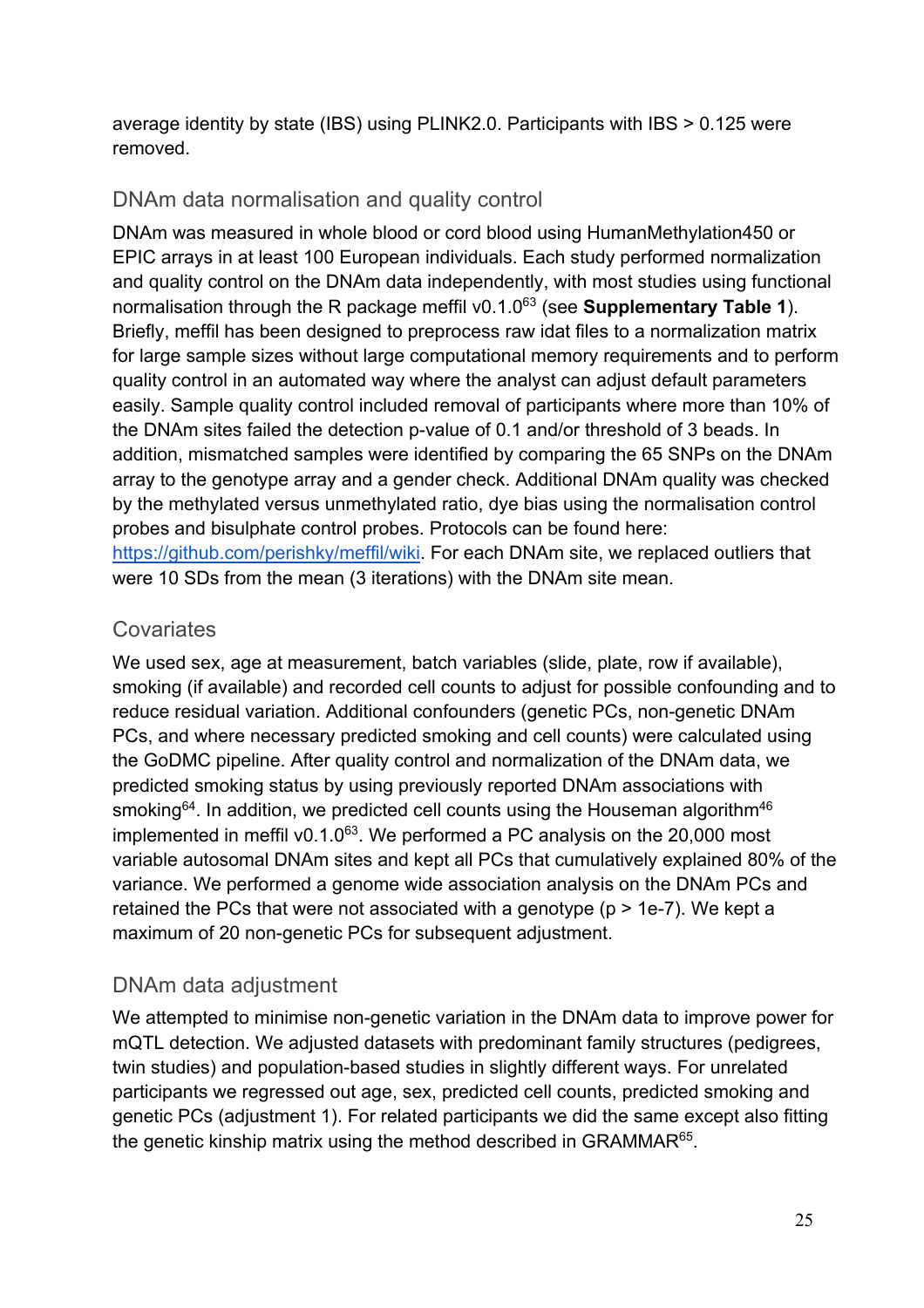We took the residuals from the first adjustment forward to regress out the non-genetic DNAm PCs on the adjusted DNAm beta values (adjustment 2). The residuals from these analyses were rank transformed and centered to have mean 0 and variance 1.

#### Positive and negative controls

Before we performed the meta-analysis, we checked the number of SNPs and INDELs, sites and individuals analysed and the average mean and SD for each DNAm site to identify possible inconsistencies. Each of the 38 studies conducted a GWAS of cg07959070. We chose this DNAm site as a positive control as it showed a strong *cis* mQTL in several datasets on chr22 and hasn't been proposed to be excluded from the analyses by probe annotation efforts<sup>59,66-68</sup>. To identify possible errors, we checked the *cis* association on chromosome 22 (p<0.001) for this DNAm site. In addition, we checked quantile-quantile and Manhattan plots for this DNAm site. We also used this control to identify studies with deflated or inflated lambdas (lambda >1.1 or lambda <0.9). We noticed deflation of the genomic lambda after adjustment of the index *cis* SNP in datasets with relatedness. However, lambdas were around 1 when not adjusted. After inspection one study was removed from the analysis due to deflation and one study was removed due to a lack of the positive control association signal, leaving 36 studies for the final meta-analysis.

### Association analyses

#### Phase 1: creating the candidate list of associations

We performed a fast, comprehensive analysis of all *cis*- and *trans*-associations on 420,509 reliable<sup>59</sup> residualised DNAm sites separately in 22 studies (N=16,907) using the R package Matrix eQTL v2.1.0<sup>69</sup>. For each DNAm site *j* the residual value  $y_{ii}$  was regressed against each SNP  $k$ 

$$
y_{ji} = \alpha_{jk} + \beta_{jk} x_{ki} + e_{jki}
$$

where genotype values  $x_{ki}$  were coded as allele counts {0,1,2},  $\alpha_{jk}$  was the intercept term, and  $\beta_{ik}$  was the effect estimate of each SNP  $k$  on each residualised DNAm site j.

#### Phase 2: obtaining summary data from all studies for meta-analysis

This candidate list was sent to 36 studies (N=27,750) where effect sizes for all putative associations were recalculated by fitting linear models. For putative *cis*-mQTL we performed linear regression as in phase 1. To improve statistical power to estimate the *trans*-mQTL effects we recorded the top *cis* SNP  $x_c$ , for each DNAm site (based on lowest p-value within that study) and fit this as a covariate in the *trans*-mQTL regressions

$$
y_{ji} = \alpha_{jk} + \beta_{jc} x_{ci} + \beta_{jk} x_{ki} + e_{jki}
$$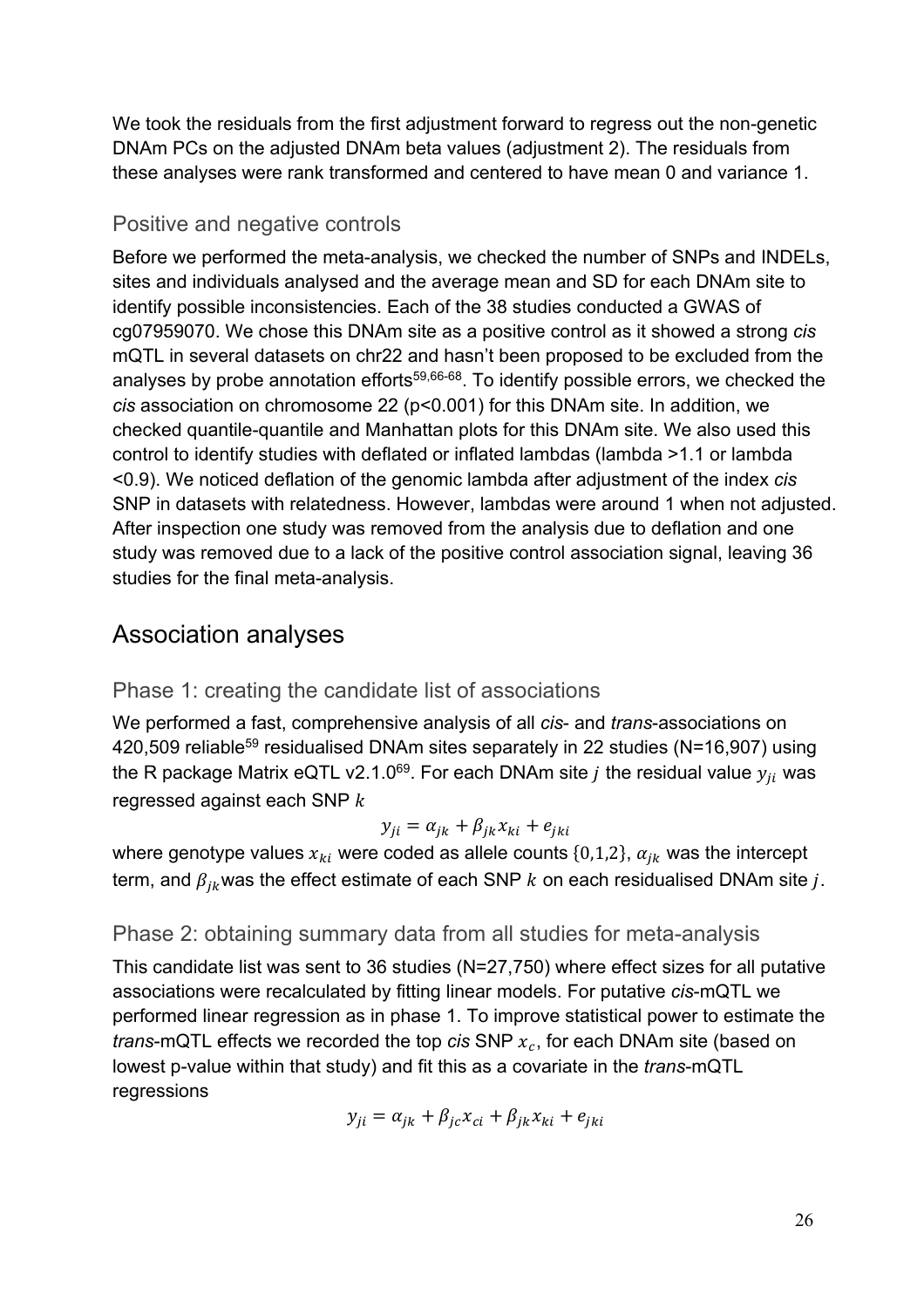#### Evaluation of DNAm data adjustment

As adjustment for non-genetic DNAm PCs might have substantial benefits on power or an adverse effect by inducing collider bias<sup>70</sup>, we explored the impact by comparing mQTL not adjusted for non-genetic PCs to mQTL adjusted for non-genetic PCs in ARIES. Specifically, we found 80,890 clumped mQTL associations in the PC-adjusted dataset and 74,402 clumped mQTL associations in the PC-unadjusted dataset. The Pearson correlation between effect sizes of the PC-unadjusted clumped mQTL vs PCadjusted mQTL (*cis* r=0.998; *trans* r=0.998) and PC-adjusted clumped mQTL (*cis* r=0.997; *trans* r=0.997) versus PC-unadjusted mQTL was very high (**Supplementary Figure 36**). These results suggest that if collider bias is impacting the results it is extremely small. The simplest explanation for the minimal difference in effect sizes and slightly higher mQTL yield amongst the PC-adjusted mQTL is that reduced residual variance has improved power.

#### Impact of two-stage design on power of study

Though the multi-stage study design was performed out of practical necessity, we evaluated the impact it had on statistical power in comparison to the hypothetical situation of analysing all the data together in a standard one stage mQTL design. For *cis* mQTL associations we calculated the power of detecting an association in at least one of 22 studies at p < 1e-5. To do this we calculate what is the probability of missing an association as being the product of the probability of missing it in study 1 AND in study 2 AND in study 3 etc.

$$
p(miss) = \prod_{i=1}^{M=22} 1 - f(x = 19.5; k = 1, \lambda = n_i r^2)
$$

where  $f(x; k; \lambda)$  is the probability density function for the non-central chi-square distribution with k degrees of freedom and  $\lambda$  non-centrality parameter based on the postulated variance explained by an mQTL  $(r^2)$  and the study sample size  $n_i$  and 19.5 denotes the chi-square threshold at  $p = 1e-5$  with one degree of freedom.

For *trans* mQTL associations we calculated the power to detect an association in at least two of 22 studies at p< 1e-5. We calculate what is the probability of missing an association as being the product of the probability of missing it in both study 1 and study 2 AND in study 1 and study 3 AND in study 1 and study 4 etc.

$$
p(miss) = \prod_{i=1}^{M=22} \prod_{j=1}^{i=1} 1 - f(x = 19.5; k = 1, \lambda = n_i r^2) f(x = 19.5; k = 1, \lambda = n_i r^2)
$$

where  $f(x; k; \lambda)$  is the probability density function for the non-central chi-square distribution with kdegrees of freedom and  $\lambda$  non-centrality parameter based on the postulated variance explained by an mQTL ( $r^2$ ) and the study sample sizes  $n_i$  and  $n_i$ ; and 19.5 denotes the chi-square threshold at  $p = 1e-5$  with one degree of freedom.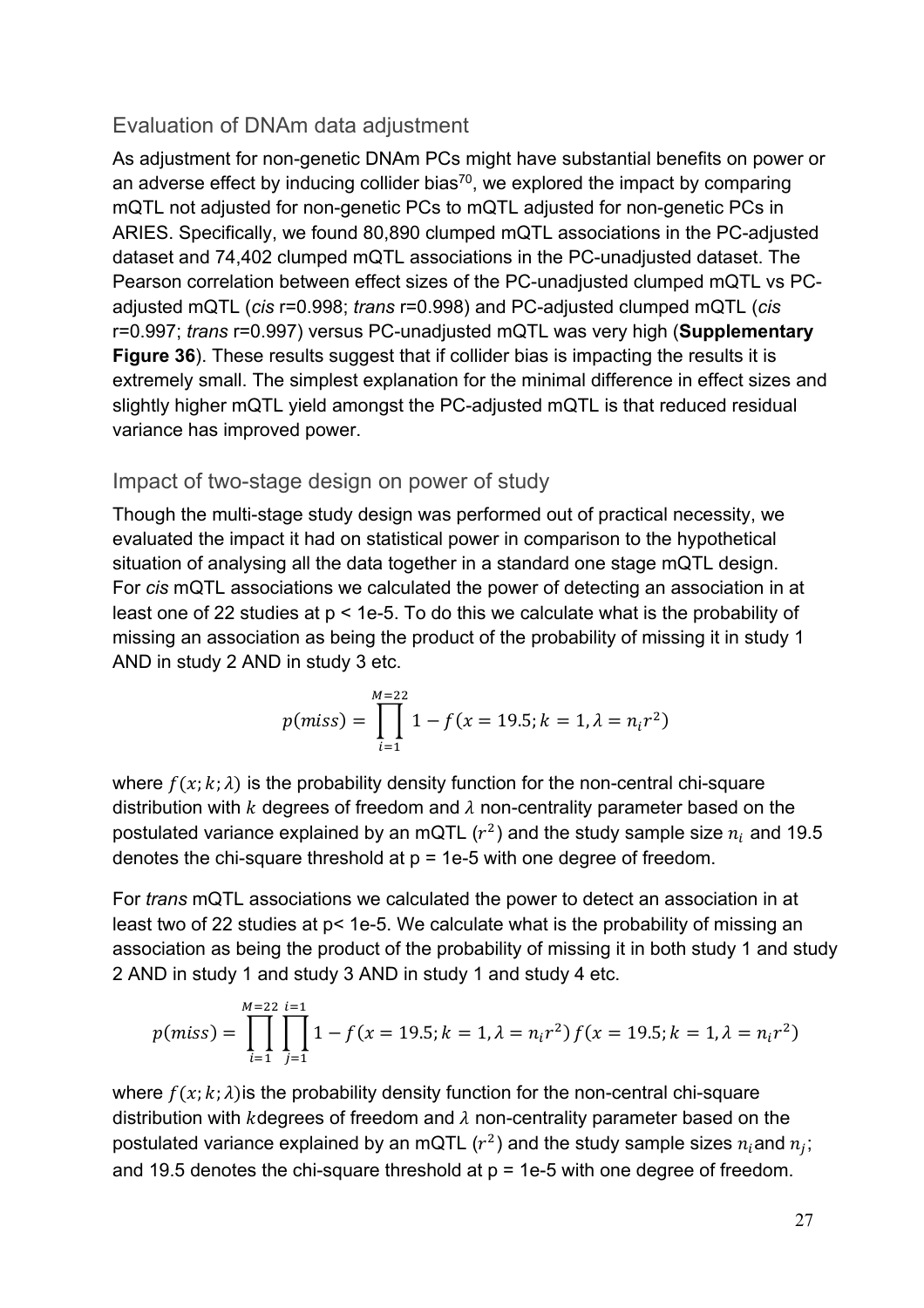We found that we have no loss of power (<1%) for loci that explain more than 1.2% or less than 0.1% of the variance. Within these bounds >80% of power is lost for *cis*-mQTL with r2 0.16% to 0.38%. For *trans*-mQTL, power suffers slightly more because of requiring detection by at least two studies in the first stage ( $r^2$  0.27% to 0.64%) (**Extended data 4a**).

### Meta-analyses

We used the SNP effect estimates and standard errors for each SNP-DNAm site pair in the candidate list in the meta-analyses. Inverse variance fixed effects (FE) metaanalyses of the 36 studies was performed using  $METAL^{71}$ . We modified METAL (https://github.com/explodecomputer/random-metal) to incorporate the DerSimonian and Laird random effect (RE) models<sup>72</sup> and multiplicative random effects (MRE) models<sup>73</sup>. These results are available here: http://mqtldb.godmc.org.uk/. We also inspected the meta-analysis and conditional analysis (see below) logfiles and removed any SNPs that had inconsistent allele codes between studies, which were in almost all cases multi-allelic SNPs.

We inspected our results by counting the number of associations against the direction of the effect size (+ or -) for each study. A high number of associations was found if the direction of the effect sizes agreed across studies (**Supplementary Figure 2a**). In addition, the average I<sup>2</sup> heterogeneity estimate for the effect size direction categories was 44% (min=0%, max 100%). For categories with more than 100 associations, average I2 was 49% (min=36%, max 61%) (**Supplementary Figure 2b**). We also explored whether the number of phase 1 studies was correlated to  $I^2$  and tau<sup>2</sup>. We found a nonsignificant correlation ( $r=0.002$ ,  $p=0.23$ ,  $r=-0.001$ ,  $p=0.32$ ) indicating that mQTL associations found in a low number of phase 1 studies didn't show more heterogeneity than mQTL associations found in a high number of phase 1 studies.

To explore heterogeneity further, we meta-analysed our SNP-DNAm pairs using FE, RE and MRE models and found that associations that were dropped in MRE analyses showed higher  $I^2$  and tau<sup>2</sup> and smaller effect sizes and DNAm site SDs (**Supplementary Figures 3-4**).

Further inspection showed that *trans only* sites had higher I2 heterogeneity statistics than associations from *cis* only or *cis+trans* sites (mean I2 values of 53%, 46% and 39%, respectively). However, as  $I^2$  and tau<sup>2</sup> were positively correlated to effect sizes (**Supplementary Figure 2c**) we deem the use of FE meta-analysis to be appropriate for reducing false negative rates.

Further downstream analyses have been described in **Supplementary Information**.

# Data Availability

A database of our results is available as a resource to the community at http://mqtldb.godmc.org.uk. The individual level genotype and DNAm data are available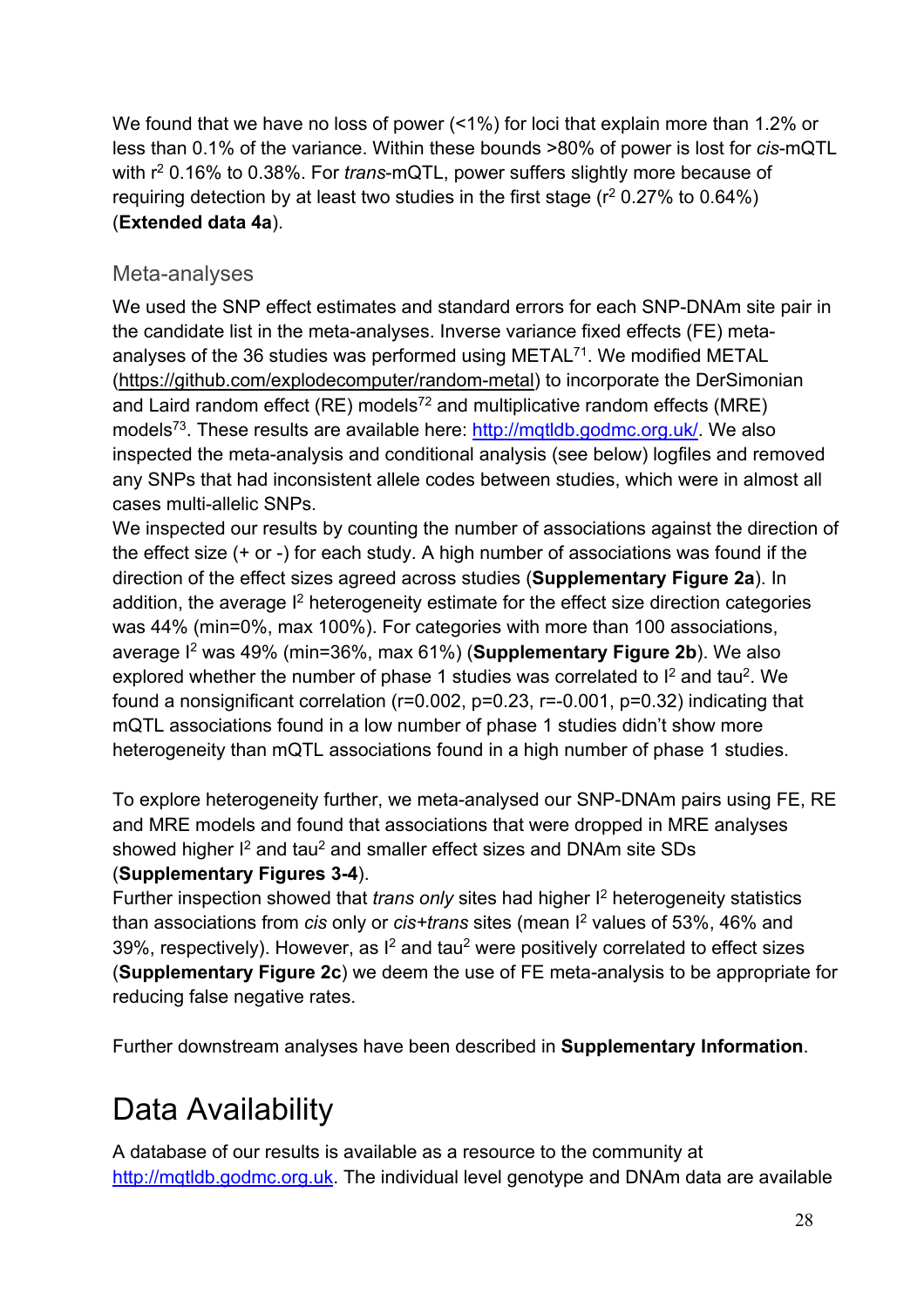by request from each individual study or can be downloaded from Gene Expression Omnibus (GEO, https://www.ncbi.nlm.nih.gov/geo/), European Genome-phenome Archive (EGA, https://ega-archive.org/) or Array Express

(https://www.ebi.ac.uk/arrayexpress/). As the consents for most studies require the data to be under managed access, the individual level genotype and DNAm data are not available from a public repository unless stated**.**

**ALS BATCH1 & 2** data are available to researchers by request as outlined in the Project MinE access policy. **ARIES** data are available to researchers by request from the Avon Longitudinal Study of Parents and Children Executive Committee (http://www.bristol.ac.uk/alspac/researchers/access/) as outlined in the study's access policy http://www.bristol.ac.uk/media-library/sites/alspac/documents/researchers/dataaccess/ALSPAC\_Access\_Policy.pdf. **BAMSE** data are available from the GABRIEL consortium as well as from the study portal at http://ki.se/en/imm/medallomics. **BASICMAR** DNAm data are available under accession number GSE69138. **Born in Bradford** data are available to researchers who submit an expression of interest to the Born in Bradford Executive Group (https://borninbradford.nhs.uk/research/). **BSGS** DNAm data are available under accession code GSE56105. **GOYA** data are available by request from DNBC, https://www.dnbc.dk/. **DunedIn** data are available via a managed access system (contact: ac115@duke.edu). **E-Risk** DNAm data are available under accession number GSE105018. **Estonian biobank (ECGUT)** data can be accessed upon ethical approval by submitting a data release request to the Estonian Genome Center, University of Tartu (http://www.geenivaramu.ee/en/accessbiopank/data-access). **EPIC-Norfolk** data can be accessed by contacting the study management committee http://www.srl.cam.ac.uk/epic/contact/. Requests for **EPICOR** data accession may be sent to Prof. Giuseppe Matullo (giuseppe.matullo@unito.it). **FTC** data can be accessed upon approval from the Data Access Committee of the Institute for Molecular Medicine Finland FIMM (fimm-dac@helsinki.fi). Requests for **Generation R** data access are evaluated by the Generation R Management Team. Researchers can obtain a de-identified **GLAKU** dataset after having obtained an approval from the GLAKU Study Board. **GSK** DNAm data are available under accession number GSE125105. **INMA** data are available by request from the INfancia y Medio Ambiente Executive Committee for researchers who meet the criteria for access to confidential data. **IOW F2** data are available by request from Isle of Third Generation Study (http://www.allergyresearch.org.uk/contact-us/. **LLS** DNAm data were submitted to the EGA under accession EGAS00001001077. **LBC1921** and **LBC1936** data are available on request from the Lothian Birth Cohort Study, Centre for Cognitive Ageing and Cognitive Epidemiology, University of Edinburgh (email: I.Deary@ed.ac.uk). DNAm from **MARTHA** participants are available under accession number E-MTAB-3127. **NTR** DNAm data are available upon request in EGA, under the accession code EGAD00010000887. **PIAMA** data are available upon request. Requests can be submitted to the PIAMA Principal Investigators (https://piama.iras.uu.nl/english/). **PRECISESADS** data are available through ELIXIR at doi:10.17881/th9v-xt85. Collaboration in data analysis of **PREDO** is possible through specific research proposals sent to the PREDO Study Board (predo.study@helsinki.fi) or primary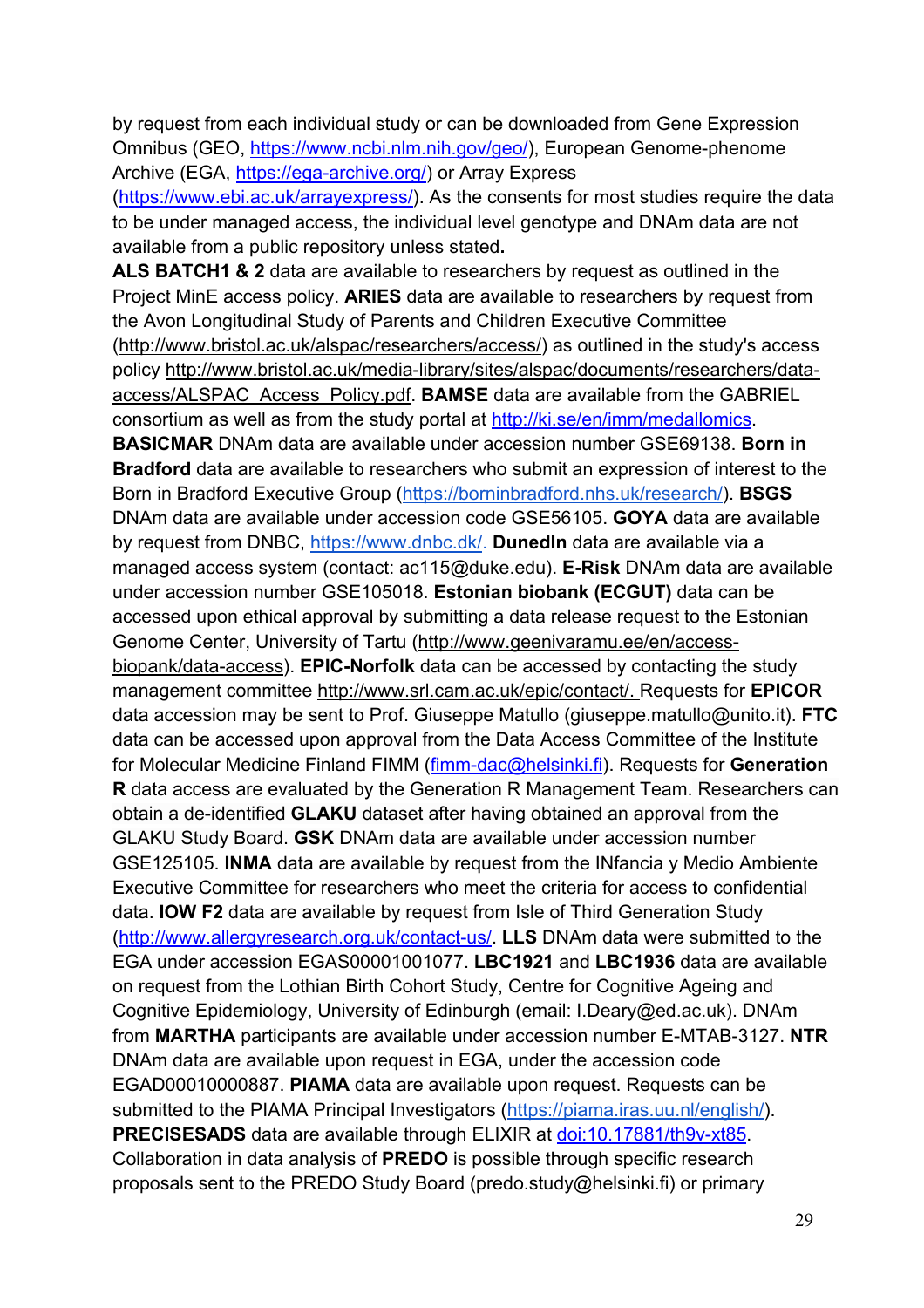investigators Katri Räikkönen [katri.raikkonen@helsinki.fi] or Hannele Laivuori [hannele.laivuori@helsinki.fi]. Data is available upon request at **project MinE** (https://www.projectmine.com). **Raine** data are available upon request (https://ross.rainestudy.org.au). Requests for the data accession of the **Rotterdam Study** may be sent to: Frank van Rooij (f.vanrooij@erasmusmc.nl). **SABRE** data are available by request from SABRE (https://www.sabrestudy.org). **SCZ1** DNAm data are available under accession number GSE80417**. SCZ2** DNAm data are available under accession number GSE84727**. SYS** data are available upon request addressed to Dr Zdenka Pausova [zdenka.pausova@sickkids.ca] and Dr Tomas Paus [tpausresearch@gmail.com]. Further details about the protocol can be found at [http://www.saguenay-youth-study.org/]. **TwinsUK** DNAm data are available in GEO under accession numbers GSE62992 and GSE121633. **TwinsUK** adipose DNAm data are stored in EGA under the accession number E-MTAB-1866. Access to additional individual-level genotype and phenotype data can be applied for through the TwinsUK data access committee http://twinsuk.ac.uk/resources-for-researchers/access-our-data/. Individual level DNAm and genetic data from the **UK Household Longitudinal Study** are available on application through EGA under accession EGAS00001001232. Nonidentifiable **Generation Scotland** data from this study will be made available to researchers through GS:SFHS Access Committee. **MESA** DNAm data are available under accession GSE56046 and GSE56581. **Tissue** DNAm data are available from GSE78743. **Brain** DNAm data can be found under accession number GSE58885. Cohort descriptions and further contact details can be found in the **Supplementary Information**.

For the enrichments, we used chromatin states from the Epigenome Roadmap (https://egg2.wustl.edu/roadmap/data/byFileType/chromhmmSegmentations/ChmmMod els/imputed12marks/jointModel/final/), transcription factor binding sites TFBS from the ENCODE project

(http://hgdownload.cse.ucsc.edu/goldenpath/hg19/encodeDCC/wgEncodeAwgTfbsUnifo rm/ downloaded from the LOLA core database (http://databio.org/regiondb) and gene annotations from https://zwdzwd.github.io/InfiniumAnnotation or from GARFIELD (https://www.ebi.ac.uk/birney-srv/GARFIELD/). To extract genome-wide association signals for colocalization, we used the MRBase database (https://www.mrbase.org/).

# Code Availability

Datasets were processed using https://github.com/perishky/meffil unless stated otherwise. Individual study analysts used a github pipeline https://github.com/MRCIEU/godmc to conduct the mQTL analysis. We used https://github.com/MRCIEU/godmc\_phase1\_analysis for the phase1 analysis, https://github.com/explodecomputer/random-metal for the meta analyses and https://github.com/MRCIEU/godmc\_phase2\_analysis for the follow-up analyses.